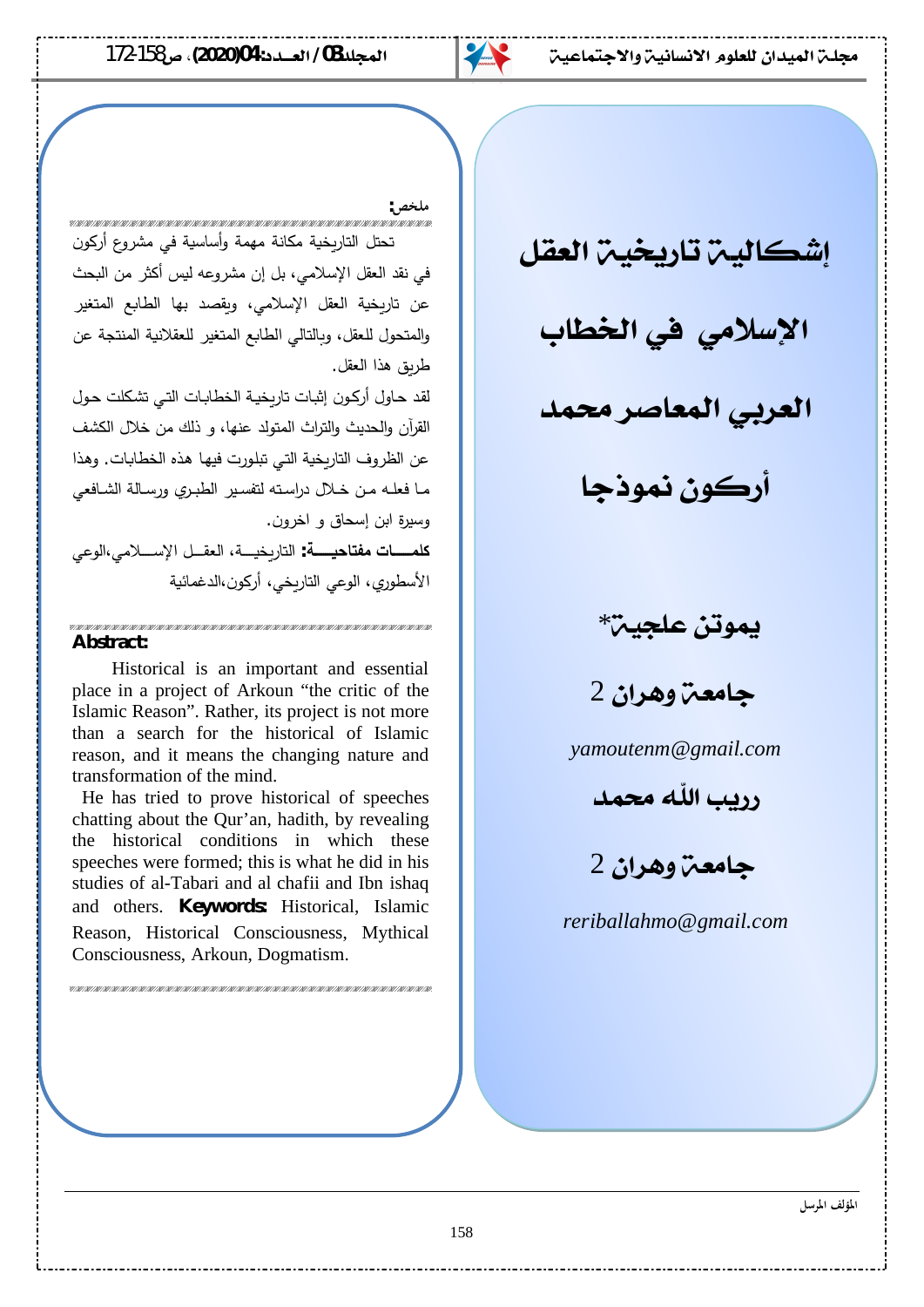**:ƨǷƾǬŭ¦ I**

يقصد أركون بالتاريخية دراسة التغير والتطور الذي يصيب البني والمؤسسات والمفاهيم بمرور الأزمان وتعاقب السنين، وهو يختلف - بحسب مترجمه هاشم صالح -عن مفهوم التاريخية المرتبط بالفلسفة الوضعية والنظرة الفيلولوجية ، التي تعني دراسة التاريخ و كأنه محكوم بفكرة التقدم المستمر، أي في اتِحاه محدد وثابت ومعروف سلفًا. هذا في حين أن مفهوم Å التاريخية لا يتنبأ بأي اتجاه مسبق لحركة التاريخ ، وإنما يترك المستقبل مفتوحًا لجميع الاحتمالات.<sup>[1](#page-12-0)</sup> Å

وتحتل التاريخية مكانة مهمة وأساسية في مشروع أركون في نقد العقل الإسلامي، بل إن مشروعه ليس أكثر من البحث عن تاريخية العقل الإسلامي، و يقصد بما " الطابع المتغير والمتحول للعقل ، وبالتالي الطابع المتغير للعقلانية المنتجة عن طريق هذا العقل . هذا هو في نماية المطاف معنى نقدي للعقل الإسلامي ،فالعقل الإسلامي ليس شيئًا مطلقًا أو مجردًا يقبع خارج الزمان Å ر<br>أ و المكان ، وإنما هو شيء مرتبط بحيثيات و ظروف محددة تمامًا Å ،<sup>[2](#page-12-1)</sup> بمعنى أن العقل الإسلامي يخضع لضرورات الحياة السياسية والاجتماعية والثقافية .

ويهتم أركون بالبحث في تاريخية العقول الإسلامية الفرعية كالعقل التفسيري، والعقل الأصولي والعقل التاريخي. لكن قبل ذلك يبحث في تاريخ العقل الإسلامي عامةً ، وذلك من خلال الكشف عن المراحل التاريخية التي مر بما و تبلور و ترسخ من خلالها .

1. تاريخ العقل الإسلامي:

يرى أركون أن للعقل الإسلامي تاريخًا وصيرورة تاريخية،<br>. فهو يتغير ويتبدل حسب العصور، وحسب إمكانيات كل عصر وأدواته العلمية ؛ ولهذا يقسم المراحل التي مر بما العقل الإسلام إلى أربعة مراحل : المرحلة التأسيسية ، والمرحلة الكلاسيكية ، والمرحلة المدرسية ، والمرحلة الحديثة والمعاصرة

 **©ʮ¦ƾƦdz¦ÂÀ¡ǂǬdz¦ƨǴƷǂǷ ) ƨȈLjȈLJƘƬdz¦ƨǴƷǂŭ¦ 1.2** التكوينية )

تبدأ هذه المرحلة من السنة الأولى إلى سنة 150 للهجرة (622-767 للميلاد) ، والملاحظ أن أركون يعود بتاريخ تشكل العقل الإسلامي إلى تأسيس الدولة الإسلامية في المدينة سنة 622 ميلادية (السنة الأولى هجرية )، لكن هذا لا يعني أنه يلغي ما كان قبل هذا التاريخ ، حيث يؤكد أن القرآن وهو النص التأسيسي الأول في الإسلام استخدم عناصر متفرقة من المفاهيم والشعائر والعقائد والحكايات التي كانت سائدة في الثقافات السابقة عليه، فقد احتفظ الإسلام بالكثير من الشعائر والعقائد الخاصة بالدين العربي السابق عليه، كشعيرة الحج، والإيمان بالجن، والتصورات الأسطورية عن الشعوب القديمة (أسطورة الكهف). فالإسلام في نظر أركون وإن عمل على استبدال الرأسمال الرمزي \* للجاهلية برأسمال جديد ، إلاأنه كان يأخذ عنها الكثير من الدعائم الرمزية و يتمثلها و يدمجها .

## **:ƨȈǰȈLJȐǰdz¦ƨǴƷǂŭ¦ - 2.2**

وهي مرحلة العقلانية والازدهار العلمي والحضاري، وقتد من (ƨȇ®ȐȈǷ 1058 ¿Ƣǟ ń¤ 767) ƨȇǂƴǿ 450 ń¤ 150 وهي المرحلة التي توصف بالعصر الذهبي للحضارة العربية الإسلامية. وقد اتسمت بازدهار العلوم كالرياضيات والطب والفلك، بالإضافة إلى الازدهار الاقتصادي والاجتماعي، كما اتسمت باتصال العقل الإسلامي بالعقل الفلسفي اليوناني، وذلك عن طريق عملية الترجمة التي ازدهرت في هذه المرحلة. ومن هناكان

اهتمام المسلمين بالنزعة العقلية، الذي تجسد مع المعتزلة ثم بشكل أكبر مع الفلاسفة.

ويذهب أركون إلى أن العقل التحليلي المستقل الذي تبلور مع المعتزلة و الفلاسفة دخل في مواجهة مع أهل التقليد والنقل، ويؤكد أن هذا الصراع لم يكن فكريًا فقط ، وإنما كان يا<br>-كذلك صراعًا بين فئتين متمايزتين في المجتمع . ويقول : "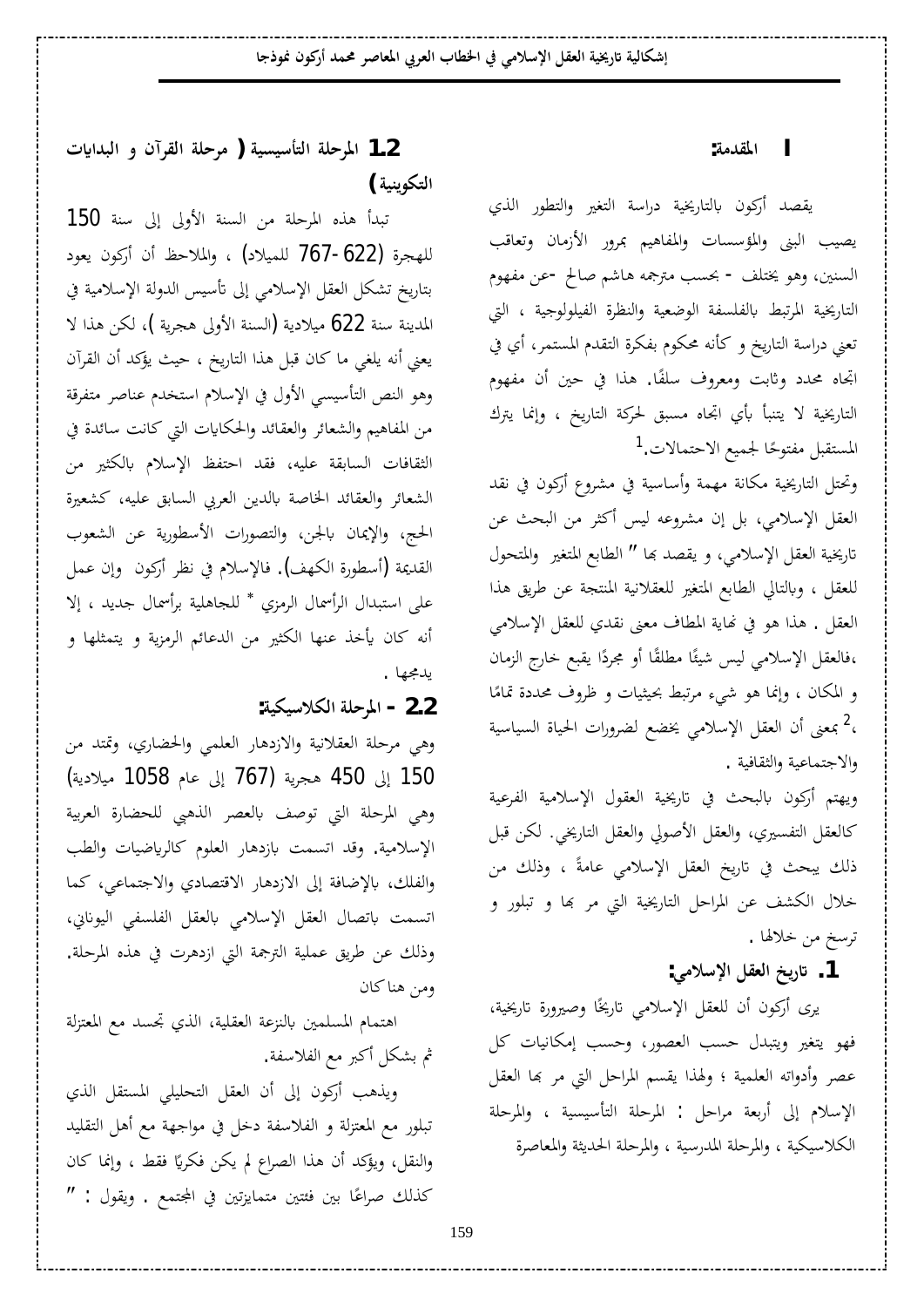ذلك أننا نلمح وراءه صراعًا بين فئتين اجتماعيتين، فئة الخاصة Å المثقفة والمرفهة نسبيًا من الناحية المادية، وفئة العامة الواقعة Å تحت تأثير المحدثين والوعاظ وأئمة المساجد في الأحياء الفقيرة خصوصًا ، وكانوا يلقنون الشعب – من خلال خطب الجمعة Å مثلاً — صيغة مبسطة عن الدين، صيغة خالية من كل تعقيد لاهوتي أو عقلاني. و قد تجلي ذلك الصراع في انتصار المعتزلة في ظل الخليفة المأمون بشكل خاص ، وربما كانت تلك هي المرحلة الوحيدة التي ينتصر فيها العقلانيون في تاريخ الإسلام، بل ويشكلون أيديولوجيا النظام" .<sup>[3](#page-12-3)</sup>

لكن العقل الديني وإن كان دخل في صراع مع أصحاب العقل التحليلي المرتبط بالعلوم الدخيلة بحسب تعبير ذلك الزمان، فإنه لم يقف في وجه العقل العلمي. ويفند أركون زعم من يدعي أن العقل الديني في الإسلام حدّ من حرية البحث العلمي وقمعها، ويقول : " من المؤكد أن النحويين والأطباء والرياضيين وعلماء الفلك والكيميائيين، قد ذهبوا في علومهم هذه إلى أبعد حد ممكن تسمح به الوسائل المادية والمعرفية التي كانت متوفرة في عصرهم ، ولم يحصل في التاريخ الإسلامي أن كانت هناك قيود مفروضة من قبل السلطة الدينية على العالم ما لم يمس الفروض الدينية أو مبادئ الإيمان. ولكن يبقى صحيحًا القول أيضًا إن العقل العلمي قد ضعف وانخفض مستواه عندما ابتدأ العقل الديني يفقد حيويته الاستكشافية التي عرفها أثناء الفترة التأسيسية الأولى التى أنتجت النماذج المعرفية التي أصبحت كلاسيكية فيما بعد ".<sup>[4](#page-13-0)</sup>

ويتوقف أركون مليًا عند ما يسميه بنزعة الأنسنة ( النزعة Å الإنسانية ) التي ازدهرت في القرنين الثالث والرابع الهجري نتيجة ازدهار العقلانية، وقد بذل مجهودًا كبيرًا من أجل تأكيد Å Å حضور هذه النزعة في الفكر العربي الإسلامي ، ردًا على الذين Å يربطون هذا المفهوم " بانبثاق الحداثة في أوروبا في القرنين الخامس عشر والسادس عشر، ولا علاقة له بالعالم الإسلامي " ،<sup>[5](#page-13-1)</sup> حيث يجزم بوجود نزعة فكرية متركزة حول الإنسان في الفكر العربي الإسلامي. و يقول: " وجد في ذلك العصر السحيق في القدم تيار فكري يهتم بالإنسان، وليس فقط

بالله ، وكل تيار يتمحور حول الإنسان وهمومه و مشاكله يعتبر تيارًا إنسانيًا أو عقلانيًا أو علمانيًا ".<sup>[6](#page-13-2)</sup> لكن هذا التيار Å Å Å Å الذي أعطى الأولوية للاهتمام بالمشاكل الأخلاقية والسياسية مع مسكويه وتوحيدي وغيرهم بدأ يختفى من الساحة الإسلامية بعد الدخول في عصر الانحطاط .

والغريب في الأمر أنه على الرغم من كل هذه الإنجازات التي حققها العقل الإسلامي في هذه المرحلة يصر أركون على النظر إلى النظام الفكري الذي ساد في هذه المرحلة على أنه ينتمي إلى المجال المعرفي الخاص بالقرون الوسطى والعصر اليوناني، حيث يرى أن النظام الفكري الذي بلوِّر في السياق<br>. الإسلامي منذ ظهور الإسلام وحتى نهاية الحقبة الكلاسيكية المبدعة، يقع كله ضمن الإطار المعرفي للقرون الوسطى والعصور  $^7$  $^7$ القديمة اليونانية ، أي يقع كله في مرحلة ما قبل الحداثة ، لكن كيف يكون المجال المعرفي لفكر تميز بالعقلانية والنزعة الإنسانية والتعددية العقائدية هو نفسه المجال المعرفي لفكر عرف بالظلامية والانحطاط ؟! فلا يخفى على أحد مميزات الفكر الغربي في العصور الوسطى.

ولعل من المفيد أن نتوقف كذلك عند رأى أركون في الصراع بين أصحاب العقل وأصحاب النقل، حيث صور الصراع وكأنه صراع طبقى – وإن تجنب استعمال لفظ طبقة واستعمل لفظ فئة – بين الطبقة المثقفة والمترفة ماديًا، وبين يا<br>-طبقة العوام الفقيرة والواقعة تحت سلطة الفقهاء. وحقيقة الأمر إن الصراع كان بين نخبتين مثقفتين، الأولى تتمسك بسلطة العقل مثلها المعتزلة وسائر الفلاسفة ، والأخرى تتمسك بسلطة النقل ومثلها الفقهاء وبعض المتكلمين.

ومن الملاحظ كذلك أن أركون يغالي في تقدير دور المعتزلة ، فينظر إلى موقفهم من خلق القرآن على أنه يمثل موقفًا Å حداثيًا في تلك الفترة ، و بالمقابل يهمش غيرهم . ولكن يجب Å ألا نغالي في ذلك ؛ لأن انتصار المعتزلة كان انتصارًا سياسيًا Å Å بالدرجة الأولى، كما لا يجب أن ننسى أنهم حاولوا فرض عقيدتهم في خلق القرآن بالقوة مستغلين نفوذهم السياسي ، و ذلك كان السبب في تعجيل سقوطهم.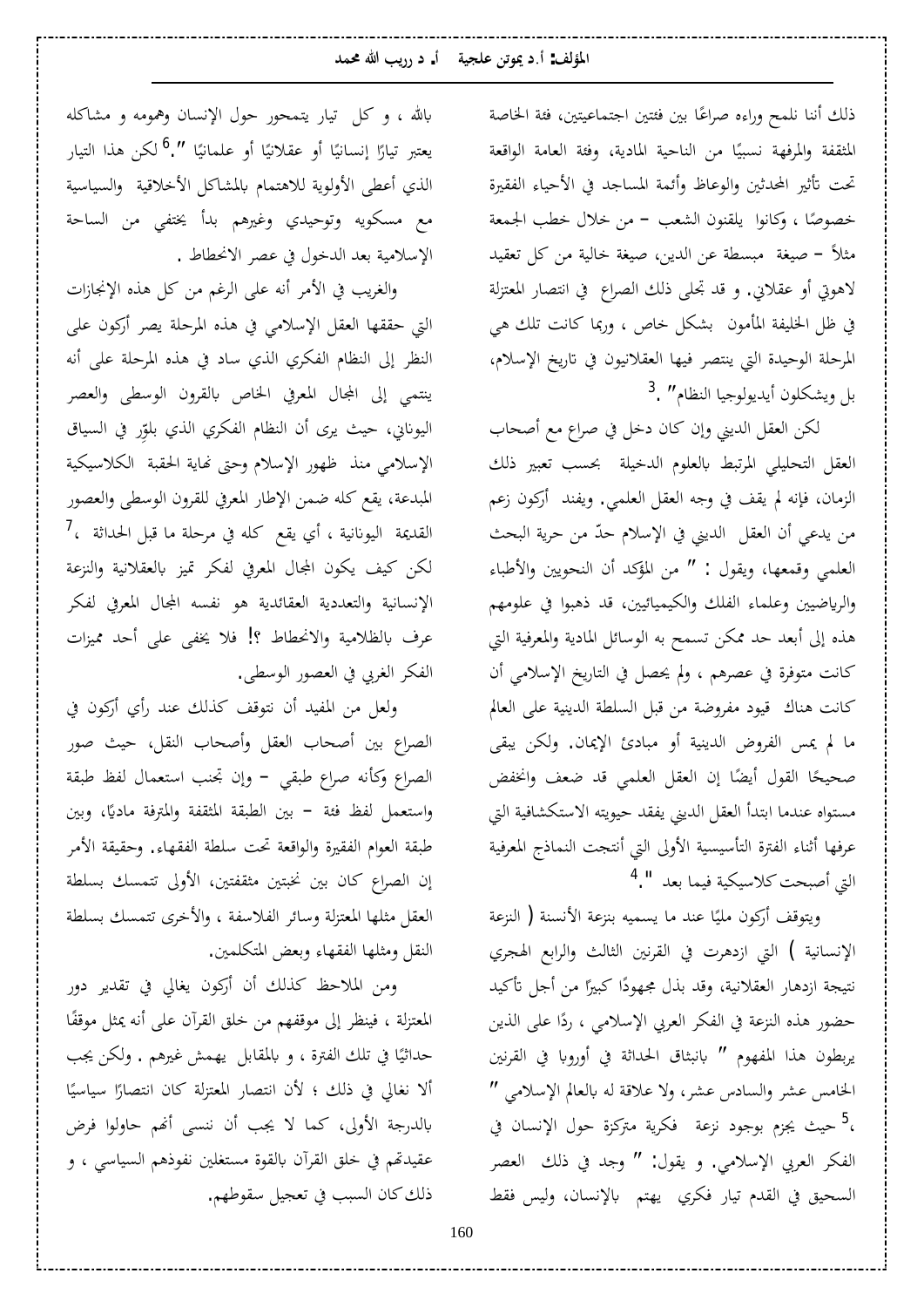**: ƨȈLJ°ƾŭ¦ƨǴƷǂŭ¦ -3.2**

وتمتد هذه المرحلة من 1058 ميلادية (450 هـ) إلى القرن التاسع عشر، وهي مرحلة التقليد وتكريس التقليد والاجترار والتكرار، مرحلة ضمور العقل الإسلامي الذي كان حرًا ومنتجًا في المرحلة الكلاسيكية ؛ وذلك نتيجة الظروف Å Å الاجتماعية والاقتصادية والخوف من الاعتداءات الخارجية <mark>"</mark> فبدءًا من القرن الحادي عشر (الميلادي) راحت الأخطار تحدق Å بحياة المدن وتهددها. وبالتالي فإن البحث العلمي راح يتراجع شيئًا فشيئًا ؛ لكي يترك الساحة خالية للخطاب التعبوي ئ<br>أ والتجيشي، لأديولوجيا الكفاح ، فلكي يقاوموا عملية استرجاع إسبانيا والحملات الصليبية على فلسطين وهجمة العشائر التركية والمغولية على منطقة إيران – العراق ، لزم عليهم أن يتجمعوا حول إسلام دغمائي صارم ولكنه فعال أيديولوجيًا Å  $^8$  $^8$ .  $^{\prime\prime}$  (أي التعبئة و التجيش)

في ظل هذه الظروف، انكفأ المسلمون على عقائدهم المذهبية الضيقة فزادت حدة الحساسيات المذهبية والطائفية واختفى الموقف الفلسفى، وعندها " راح ينتصر نمطان من العلماء ويسودان طيلة العصور السكولاستيكية هما : نمط الفقيه الذي يحفظ عن ظهر قلب ويعيد إنتاج الكتب المدرسية للفقه دون أي ابتكار أو تجديد عقل<sub>ى</sub> ، ثم نمط الشيخ أو المرابط <sup>[9](#page-13-5).</sup> "

ويرفض أركون أن يحمل الغزالي مسؤولية الانحطاط ، ويؤكد أن مشكلة الانحطاط ينبغي أن تطرِح ضمن منظور الأطر الاجتماعية للمعرفة . فالانحطاط لا يقرره شخص واحد ، فعندما توفرت الأطر التي تستقبل المعرفة وتدَّعم الفكر العقلاني . ويقصد أركون البرجوازية التجارية في العواصم العربية كبغداد ودمشق والقاهرة ، ازدهرت العلوم والفلسفة مع المعتزلة والفلاسفة والعلماء، لكن عندما تقلصت هذه الأطر مع مجيء السلجوقيين في القرن الخامس الهجري وأصبحت معادية للفلسفة محبذة للفكر الطرقي الصوفي أو الفقهي الشعبوي ، أقفل باب الاجتهاد ودخلنا عصور الانحطاط والجمود.<sup>[10](#page-13-6)</sup>

 **: ¨ǂǏƢǠŭ¦Âƨưȇƾū¦ƨǴƷǂŭ¦ -4.2**

وهي المرحلة التي تعرف بالنهضة والثورة وهي وريثة عصور الانحطاط ، ويرى أركون أن العقل الإسلامي المعاصر يعاني من قطيعتين ورثناهما عن الفترة العثمانية المظلمة : قطيعة داخلية وأخرى خارجية، الأولى قطيعة مع العقل الإسلامي الكلاسيكي، فلا يرتقى العقل المعاصر إلى مستوى التفكير الذي بلغه العقل الكلاسيكي، والقطيعة الثانية مع الحداثة الغربية. و يميز بين نوعين من الحداثة: حداثة مادية وهي متوافرة في المجتمعات الإسلامية ، وحداثة عقلية وهذه هي التي تنقصنا.

ويقرر أركون أن بعض المفكرين المسلمين من أمثال طه حسين وعلي عبد الرازق حاولوا استعارة المناهج الغربية الحديثة واللحاق بركب الحضارة ، لكن هذه المحاولات أجهضت بسبب iونغلب ضرورات الصراع ضد الخارج على الصراع ضد الداخل، أو تغلب التحرير الخارجي على التحرير الداخلي . وهكذا شكلت أيديولوجيا الكفاح من أجل مواجهة التحديات الخارجية المتمثلة بالإمبريالية والاستعمار وإسرائيل ، وحل العقل النضالي – إذا جاز هذا التعبير - محل العقل الليبرالي لأسباب مفهومة في وقتها ؛ لأنها تمثل الأولوية القصوى والضرورة القاهرة . واتخذ هذا العقل النضالي شكلين : الشكل القومي من عام 1950 إلى عام 1970 ، والشكل الإسلامي الأصولي منذ عام **1970** وحتى اليوم" . <sup>[11](#page-13-7)</sup>

ويهتم أركون بتحليل الخطاب الإسلامي الأصولي الذي حوّل الإسلام إلى شعارات سياسية ووسيلة من أجل التعبئة و التجيش ، والذي ينتمي إلى التراث المدرسي المكرر الجامد أكثر مما ينتمي إلى التراث الكلاسيكي المنفتح والحيوي.

هذه إذن المراحل التي قطعها العقل الإسلامي: مرحلة التأسيس (622- 767م) ، أي( السنة الأولى – 50هـ)، – 150 ) أي (1058 -767) والمرحلة الكلاسيكية 450 هـ) ، والمرحلة المدرسية (1058- القرن التاسع عشر) ، مرحلة النهضة من القرن التاسع عشر إلى يومنا .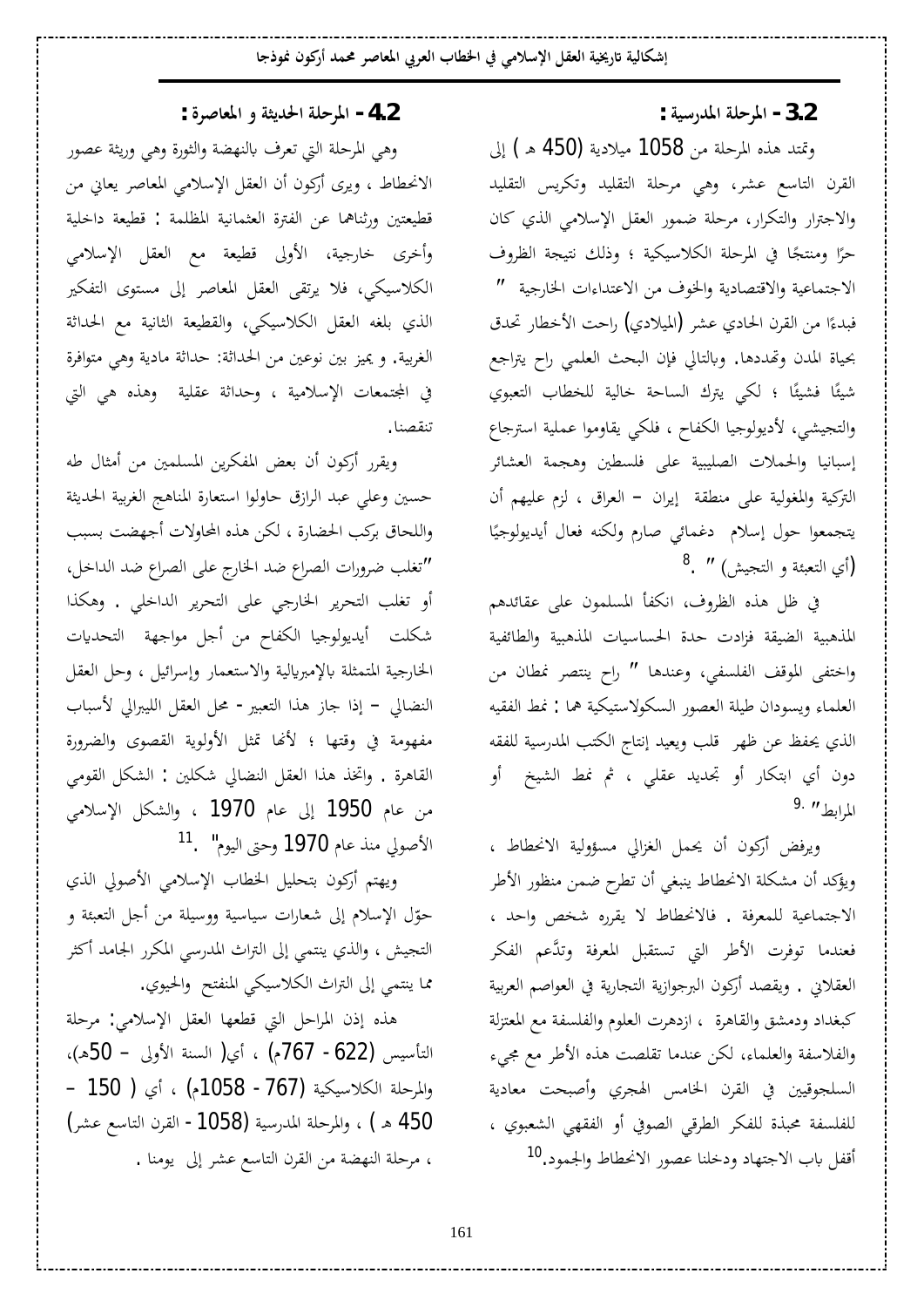**ƾǸŰɦƤȇ°°® .¢ ƨȈƴǴǟǺƫȂŻ®¢ :Ǧdzƚŭ¦**

وفي واقع الأمر إن التواريخ التي وضعها أركون لا تعبر بدقة عن مراحل الفكر الإسلامي ، فبالنسبة للمرحلة الأولى يحدد نھايتھا سنة 767 للميلاد أي 150 هجرية ، و لا ندري هدف أركون من وراء هذا التحديد ، فإن كان يريد إدراج مرحلة الخلفاء الراشدين في مرحلة التأسيس والبدايات − وهذا الأفضل في نظري – فإنها تنتهي سنة 40 هجرية ، أي – ƨȇȂǷȋ¦ƨdzÂƾdz¦«¦°®¤ǽƾǐǫÀƢǯÀ¤ƢǷ¢®ȐȈǸǴdz 662 وهذا لا مبرر له – فإنها تنتهى سنة 132هجرية ، أي 754 للميلاد ،كما أنه لا يشير إلى المرحلة المكية .

 **ƨȈź°ƢƬdz¦ÂÀ¡ǂǬdz¦.3**

ينظر أركون إلى القرآن على أنه نص لغوي، ينطبق عليه ما ينطبق على النصوص اللغوية من نقد وتحليل. هذه النظرة و إن وجد من يعتقد بَما \* إلا أن الرأي العام الإسلامي يرفضها ،هذا الرفض – في نظر أركون – يرجع إلى أسباب ذات طبيعة سياسية ونفسية . " من الناحية السياسية نجد أن القرآن يؤدي بالنسبة للدول الناشئة بعد الاستقلال ، دور ذروة المشروعية والشرعية الضرورية جدًا بالنسبة لها، نقول ذلك خصوصًا أن Å Å أليات الشرعية الديمقراطية غائبة عنها أو منها تمامًا. وأما من Å الناحية النفسية فنجد أن الوعي الإسلامي كان قد تمثل وهضم منذ فشل المدرسة المعتزلية بخصوص القرآن المخلوق، ذلك الاعتقاد اليقيني الذي يقول بأن كل الصفحات الموجودة بين دفتي المصحف تحتوي كلام الله بالذات ".<sup>[12](#page-13-9)</sup>

وبما أن أركون لا يعيش هذه الوضعية السياسية والنفسية التي تعيشها مجتمعاتنا العربية، فقد جعل هدفه من دراسة النص القرآني ليس الكشف " عن المعنى الصحيح أو الحقيقي لنصوص معاشة من قبل المؤمنين وكأنه( مقدسة )أو( موحى بَعا ) " ،<sup>[13](#page-13-10)</sup>ولا بلورة " اليقنيات التي تتماشى مع عمليات التقديس والتعالي والانطولوجيا والروحانيات إلخ، على غرار( أو على أثر ) الأنظمة الكبرى للفكر اللاهوتي والفلسفي والتشريعي والتاريخي الموروث عن فترة القرون الوسطى " <sup>[14](#page-13-11)</sup> ، وإنما " أشكلة كل الأنظمة الفكرية التي تنتج المعنى وكل الصيغ التي اختفت أو لا تزال حية والتي تنتج بدون تمييز المعنى وآثار

المعنى ،\*\* أي بتعبير آخر الكشف عن تاريخية القرآن . ومن أجل القيام بمذه المهمة قام أركون بالتمييزات الآتية :

1- التمييز في الوحي بين المستوى المتعالي والمستوى المتجلي تاريخيًا. Å

2- التمييز في القرآن الكريم بين الخطاب الشفهي والمدونة النصية ( المصحف ) .

3- التمييز بين الظاهرة القرآنية والظاهرة الإسلامية.

بميز أركون بين مستويين في الوحي ، مستوى متعالٍ كليًا Å ، وهو كلام الله الأزلي اللانهائي، وهو الذي يعبر عنه بأم الكتاب أو اللوح المحفوظ ، ومستوى متجلٍ تاريخيًا من خلال Å لغة بشرية معينة ، هي اللغة العربية ، و في زمان ومكان محددين تمامًا ، الزمان هو بداية التبشير، والمكان هو الجزيرة العربية، وهو Å المعبر عنه بالقرآن. و يذهب أركون إلى أن هذا التمييز هو نفسه التمييز الموجود في نظرية المعتزلة القائلة بخلق القرآن ، أي أن القرآن هو كلام الله المخلوق . هذا التمييز يمثل ″ موقفًا معهوفيًا مهمًا وقفه المعتزلة عندما حاولوا أن ينظروا في مشكلة Å Å خلق القرآن ، ففي مقاربتهم للموضوع تمهيد للتفكير في تاريخية القرآن عندما جمع في مصحف " .<sup>[15](#page-13-13)</sup> فمفهوم خلق القرآن في نظر أركون يفتح المجال للقول بتاريخيته، ولكن هذه النظرية غيبِّت وهدمت ، وبعدها راح المسلمون يخلطون بدون وعي بين مستويي الوحي ، وراح القرآن يفقد طابعه التاريخي.<sup>[16](#page-13-14)</sup>

كما يميز أركون بين المرحلة الأولى من القرآن التي كانت مرحلة التلفظ زمن النبي (صلى الله عليه وسلم )، ومرحلة الكتابة. فالقرآن كما تجلى لأول مرة في التاريخ كان خطابًا با<br>أ شفهيًا ثم دوّن فيما بعد وأصبح مصحفًا، ويقول: " كان Å Å اختفاء صحابة النبي ، الواحد بعد الآخر والمناقشات الحادة التي دارت بين المسلمين الأوائل قد حفزت الخليفة الثالث عثمان على جمع كلية الوحي في المدونة النصية نفسها المدعوة بالمصحف، ثم تم الإعلان عن إغلاق الجمع وانتهائه وتثبيت النص بشكل لا يتغير أبدًا، كما راحوا يدمرون النسخ الجزئية الأخرى؛ لكى لا تغذي الانشقاق والخلاف حول صحة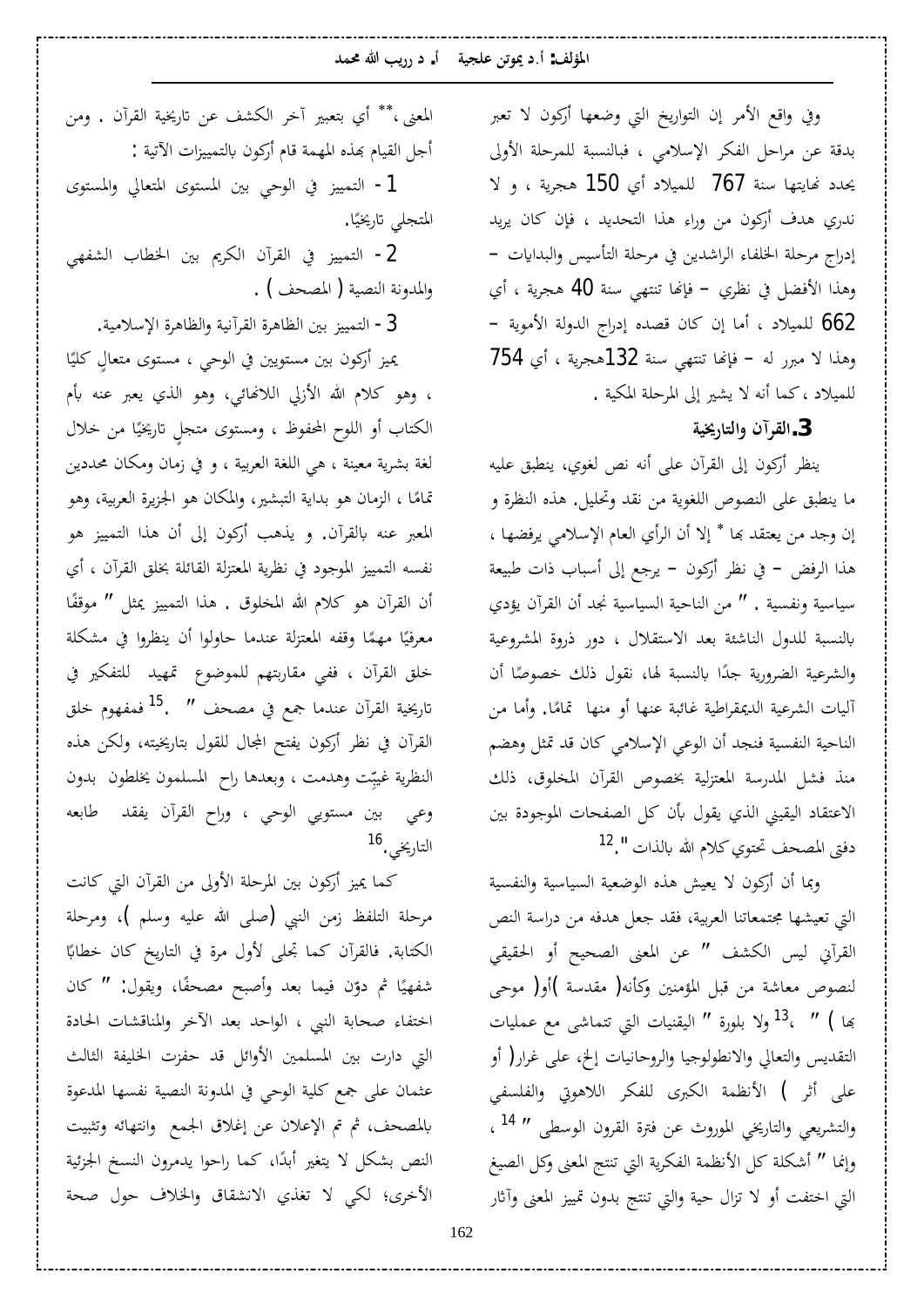الآيات والسور المثبتة في المصحف المذكور. وهذا ما يسوغ بلورة مصطلحنا:المدونة النصية المغلقة والناجزة " .<sup>[17](#page-13-15)</sup> ويشير أركون إلى أن تجميع المصحف كان في عهد عثمان بن عفان ( رضي الله عنه)، لكن تثبيته حرفيًا وإملائيًا بصورة نحائية كان بعد القرن Å  $\ddot{\cdot}$ الرابع الهجري، وذلك باتفاق ضمني بين السنة والشيعة .

وهكذا شكل تجميع القرآن وتثبيته نصًا مكتملأ، يسميه Å أركون بالمدونة النصية الرسمية الناجزة والمغلقة، رسمية لأنها : " متولدة عن مجموعة من القرارات المتخذة من قبل " السيادات " المأذونة والمعترف بما من قبل الطائفة " ،<sup>[18](#page-13-16)</sup> و مغلقة :" لأنه لم يعد مسموحًا لأي كان أن يضيف إليها أي كلمة أو يحذف Å منها أي كلمة أو يعدل في المصحف ، أي قراءة معترف بأنها صحيحة ′′ .<sup>[19](#page-13-17)</sup> و قد فرض المصحف نحائيًا عل<sub>ى</sub> أنه كلام الله Å ، كما كان قد أوحى به إلى محمد (صلى الله عليه وسلم ) . وقد رفض الخلفاء اللاحقون كل الشهادات (القراءات ) الأخرى مما أدى إلى استحالة أي تعديل ممكن للنص المشكل في عهد عثمان (رضي الله عنه ) ، وبذلك أصبحنا أمام نص رفع إلى مستوى الكتاب المقدس، الحافظ لكلام الله الذي يشكل المرجعية المطلقة والإجبارية التي ينبغي التقيد بما. وقد ترتب عن تدوين القرآن مشكلات ، يرى أركون أنه من واجب الفكر النقدي اليوم أن يواجهها ، منها:

(1) إن تجميع عثمان بن عفان للقرآن في مصحف واحد أدى إلى رفض بعض مخطوطات كمخطوط ابن مسعود وهو صحابي جليل، ويذهب أركون إلى أن مصحف ابن مسعود محذوف منه الفاتحة والمعوذتين. كما أن تثبيت الكتابة الإملائية في عهد الحجاج (والي العراق ) لمصحف عثمان أدى إلى تثبيت خيارات صرفية و نحوية – دون غيرها – كان من شأنها أن تنال بالضرورة من المعنى .<sup>[20](#page-13-18)</sup>

ويرى أركون " أن الانتقال من مرحلة الخطاب الشفهي إلى مرحلة المدونة النصية الرسمية المغلقة (أي إلى مرحلة المصحف ) ، لم يتم إلا بعد حصول الكثير من عمليات الحذف والانتخاب والتلاعبات اللغوية التي تحصل دائمًا في مثل Å هذه الحالات ، فليس كل الخطاب الشفهي يدَّون و إنما هناك

أشياء تفقد أثناء الطريق . نقول ذلك و نحن نعلم أن بعض المخطوطات قد أتلفت كمصحف ابن مسعود مثلاً ؛ وذلك لأن عملية الجمع تمت في ظروف حامية من الصراع السياسي على السلطة والمشروعية ".<sup>[21](#page-13-19)</sup>ولأجل ذلك يدعو أركون إلى القيام بمراجعة نقدية للنص القرآني ، وذلك بنقد القصة الرسمية لتشكيله التي رسخها التراث المنقول . وهذا يتطلب في رأيه الرجوع إلى كل الوثائق التاريخية سواء أكانت ذات أصل سنى أم شيعي أم خارجي ، ومحاولة البحث عن وثائق أخرى.

لَ) كان من نتيجة تدوين القرآن أن أصبح المصحف – بوصفه الحافظ لكلام الله – مقدسًا ، في حين يرى أركون أنه مجرد مجلد مادي ، أمسكه بيدي و أنقله من مكان إلى آخر ، وأقرأه وأفسره ويرى أن " الهيمنة النفسية الثقافية للمجلد المادي الذي يتضمن خطاب الوحي تجد تأكيد لها في الأيقونات البيزنطية التي تصور لنا المسيح جالسًا على العرش Å الفخم بكل عظمته يبارك الناس بيده اليمني، و يمسك بيده اليسري نسخة من الإنجيل " .<sup>[22](#page-13-20)</sup>

وفي واقع الأمر إن المسلمين لا يقدسون المصحف ، كمجلد مادي ، أي كمجوعة من الأوراق ، وإنما يقدسون الكلام الذي يحويه ؛ لأنه كلام الله تعالى، كما أنه لا مجال للمقارنة بين الأيقونات التي تحاكي المسيح أو مريم عليهما السلام و لا تمثلهما ، و بين المصحف الذي يمثل كلام الله المحفوظ بين دفتيه ، يقول تعالى : " إِنَّا نَخْنُ نَزَّلْنَا الذِّكْرَ وَإِنَّا لَهُ ا<br>چ È È Ê لْحَافِظُونَ " [ سورة الحجر الآية 9 ]. Ê .<br>ا

(3) نتيجة هذه النظرة التقديسية للقرآن المكتوب (المصحف ) ، خلع الوعي الإسلامي التقديس على النصوص التي تتناول القرآن مثل النصوص التفسيرية و الفقهية . وهذا يذكرنا — كما يقول أركون - " بطريقة تلقى المدونة النصية التفسيرية كتفسير الطبري مثلاً من قبل جماعة المؤمنين الذين ينتهي بهم الأمر إلى حد خلطه بمضمون المصحف نفسه )( بمعنى أن تفسير الطبري يصبح مقدسًا كالقرآن في وعيهم ) Å  $^{23}$  $^{23}$  $^{23}$ .  $^{\prime\prime}$ 

163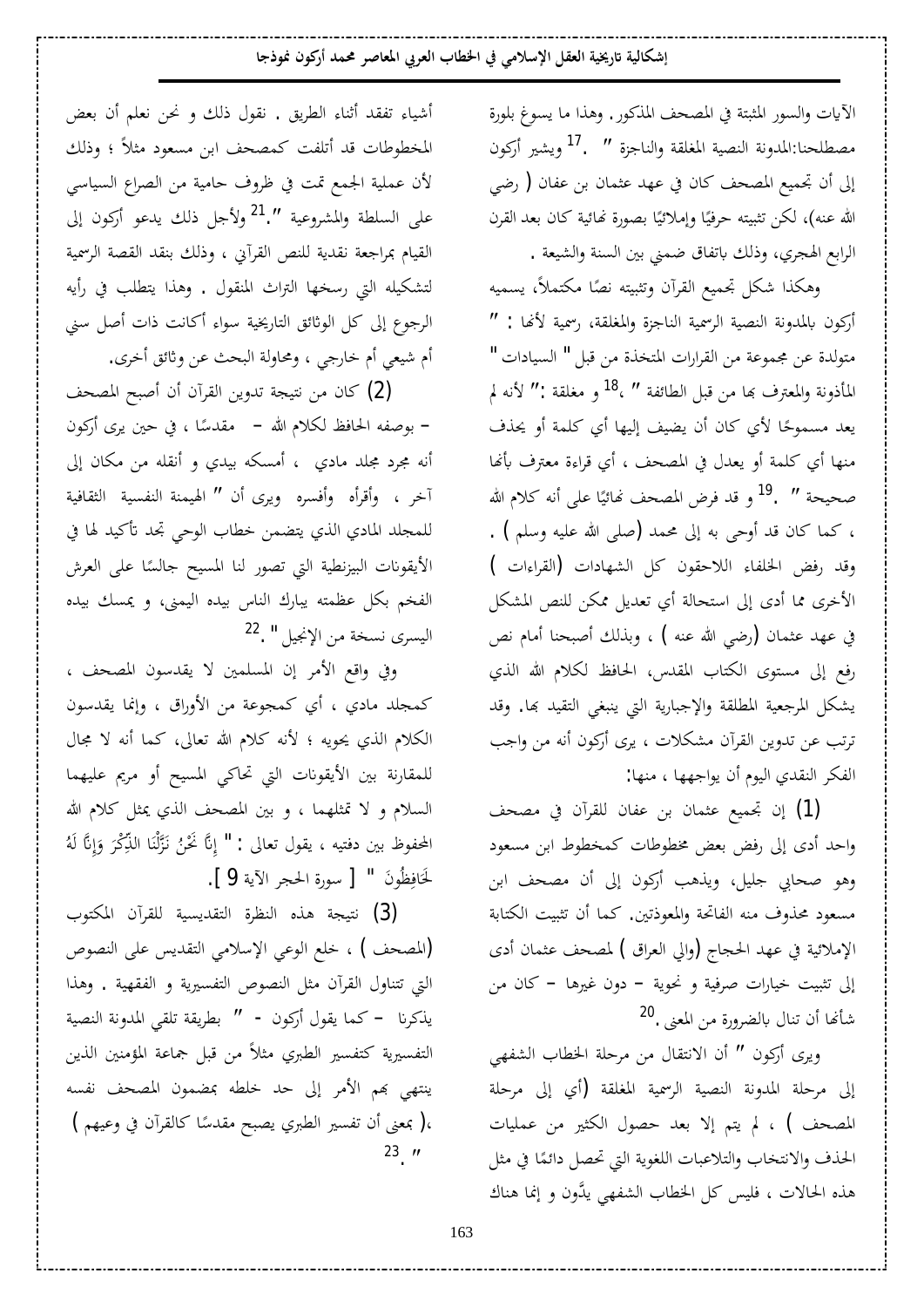**ƾǸŰɦƤȇ°°® .¢ ƨȈƴǴǟǺƫȂŻ®¢ :Ǧdzƚŭ¦**

من هنا يأتي تمييز أركون بين نوعين من النصوص : النصوص التأسيسية الأولى والمتمثلة بالقرآن، ثم أضيف إليها الحديث لاحقًا ، والنصوص التفسيرية أو الثانوية مثل: أصول الفقه، التفسير، علم الكلام. وتكمن وظيفة هذه النصوص في رأي أركون″ في تأبيد وهم التواصلية المعاشة بين المعنى والقوانين الموحى بها وبين التفاسير والإسقاطات المتراكمة والمكثفة في التراث الحي الخاص بالأمة المؤمنة " ،<sup>[24](#page-13-22)</sup> أي أن النصوص التفسيرية والتأويلية للقرآن تتوهم بأن كلامها يتمتع باستمرارية تواصلية مع القرآن . وبالتالي فإن قدسيتها من قدسيته ، في حين يرفض أركون هذا الخلط بين القرآن والنصوص التفسيرية ويرى القرآن " نصًا من جملة نصوص أخرى تحتوي على نفس Å مستوى التعقيد و المعاني الفوارة الغزيرة ، كالتوراة والإنجيل والنصوص المؤسسة للبوذية والهندوسية ، ذلك أن كل نص تأسيسي من هذه النصوص حظى بتوسعات تاريخية معينة ،  $^{25}$  $^{25}$  $^{25}$ .  $^{\prime\prime}$ وقد يحظى بتوسعات أخرى في المستقبل  $^{\prime\prime}$ 

لذلك نجد أركون يميز بين الظاهرة القرآنية والظاهرة الإسلامية، والفرق بينهما في نظره أن الظاهرة القرآنية تظل متعالية مفتوحة على الاحتمالات المعنوية و الدلالات كافة ، وهو ما يسميه أركون بقابلية النص لأن يعني،<sup>[26](#page-13-24)</sup> أي أن  $^{27}$  $^{27}$  $^{27}$ ، القرآن قابل لتوليد المعنى باستمرار، فهو $^{\prime\prime}$  'فص مشروع  $^{\prime\prime}$ نص مفتوح على جميع المعاني والدلالات بحيث لا يمكن لأي تفسير أو تأويل أن يحيط بكل هذه المعاني. ولهذا يرفض أركون نظرة المؤمنين اليوم التي تسبع نوعًا من التقديس على القراءات Å القرآنية الماضية لاعتقادهم أن هناك معنى وحيد و نحائي للقرآن، وأن الأجيال السابقة كانت الأقدر على التوصل إليه. أما الظاهرة الإسلامية فهي ظاهرة تاريخية بشكل كامل؛ لأنها ليست إلا تجسيد لأحد خطوط المعنى المتضمن في الظاهرة القرآنية وذلك من خلال تفسير الفقهاء والمتكلمين، فهي ليست إلا دلالات معينة من جملة دلالات أخرى متضمنة احتمالاً في القرآن . والدليل على أن الظاهرة الإسلامية ظاهرة تاريخية بشكل كامل وليست متعالية هو أنحا ليست خطًا واحدًا، وإنما عدة خطوط أو مذاهب واتجاهات، كالخط Å

الشيعي والخط السني والخط الخارجي وتفرعاتها العديدة، وكلها تجسدت تاريخيًا من خلال فئات اجتماعية معينة .<sup>[28](#page-13-25)</sup> Å

وخلاصة القول إن أركون يرى أن القرآن – مثله مثل الكتب السماوية الأخرى كالتوراة والإنجيل – كان في البداية عبارة عن عبارات شفهية سمعت وحفظت من قبل الناقلين الذين نقلوه إلى نص مكتوب ، وأن هذا المرور من الحالة الشفهية إلى حالة النص المكتوب حصل في ظل ظروف تاريخية ينبغي أن تتعرض للتحقيق و النقد التاريخي . ثم أن هذا النص المكتوب تعرض لتفسيرات و تأويلات عديدة وضعها مفسرون مختلفون ، وفي ظل ظروف تاريخية معينة من أجل إيضاح حقائق الوحي التي تنير سلوك البشر وأعمالهم . وزيادة في التوضيح أنقل رسمًا لأركون يبين فيها المراحل التاريخية التي مر بما القرآن :

كلام الله ـــــــه خطاب قرآييـــــــه النص الرسمي الناجز ȆǓ°ȋ¦ƺȇ°ƢƬdz¦ ǂLjǨŭ¦ǎǼdz¦ ( ǦƸǐŭ¦ ) البشرى<del>\_\_\_ له ل</del>حياة الأبدية. الشخص الذي يحق له وحده أن يقوم بعملية التأويل والتفسير

هو :المكلّف= المؤمن فقط .<sup>[29](#page-13-26)</sup>

من الملاحظ أن أركون يبدأ بكلام الله الذي يوحي به إلى النبي (صلى الله عليه وسلم ) ، الذي تلفظ به على شكل خطاب قرآني (شفهي)، ثم تحول هذا الخطاب إلى مدونة نصية مغلقة ، وعن هذه المدونة النصية نشأت عدة نصوص تفسيرية ؛ من أجل إيضاح حقائق الوحي التي تنير سلوك البشر وأعمالهم طوال مسار التاريخ الأرضي في هذه الدنيا، و عندئذ يعاش هذا التاريخ الأرضى بصفته مجرد عبور نحو الحياة الأبدية ( الآخرة ).

هذه هي قراءة أركون للقرآن ، قراءة تهدف إلى إثبات تاريخيته .

ويبرز هنا سؤال هو: لماذا يثير أركون إشكالية تاريخية القرآن ؟

لعل من المفيد للإجابة عن هذا السؤال ، أن نبدأ بالتمييز بين الخطاب الشفهي و النص المكتوب، هذا التمييز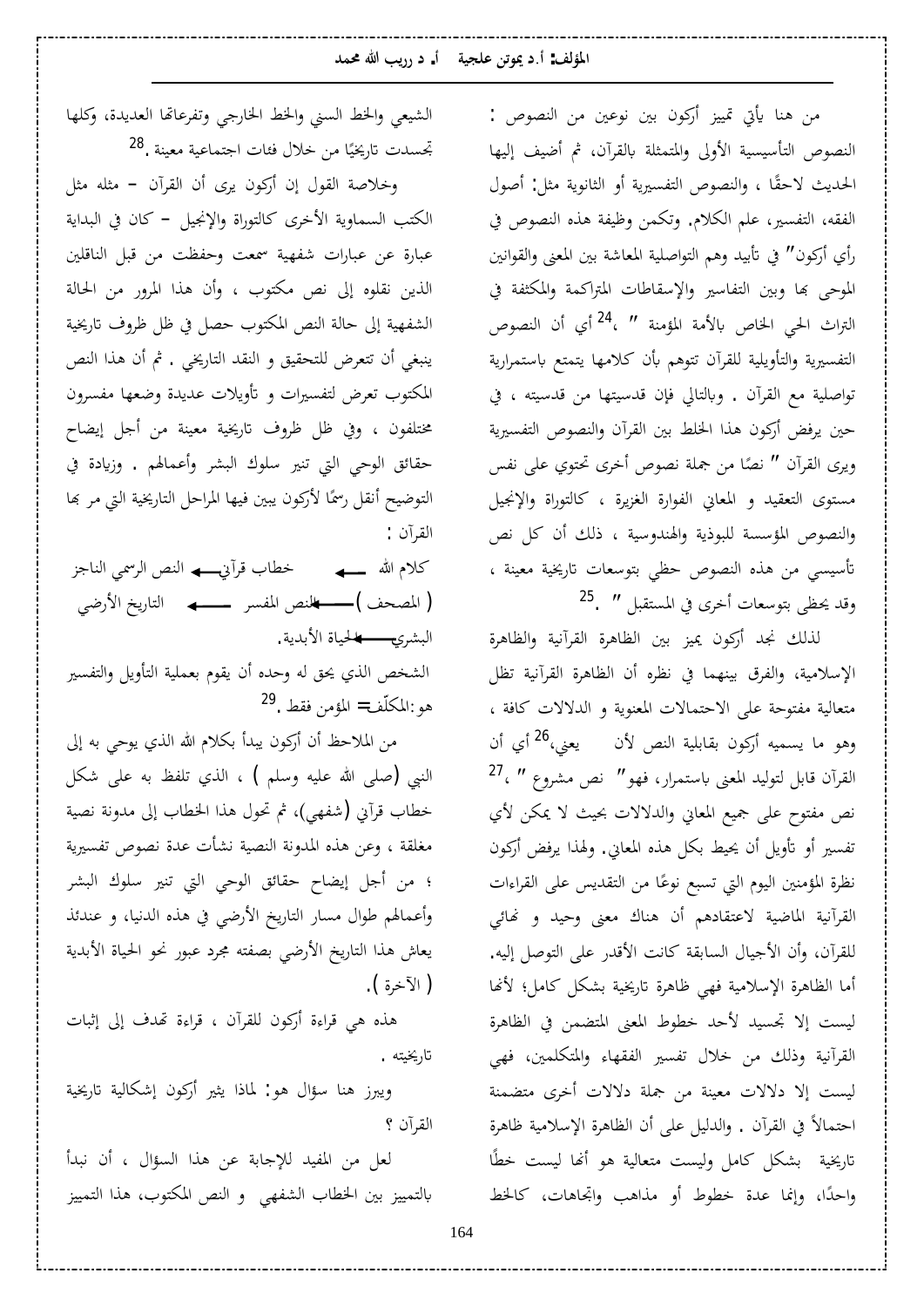الذي يجد تبريراته – كما يصرح أركون – في أعمال جاك غودي ، الذي كتب عن التحول من الثقافة الشفهية إلى الثقافة المكتوبة . ومن الملاحظ أن أركون يتحدث عن تدوين القرآن في عهد عثمان ( رضى الله عنه ) وكأنه حدث دفعة واحدة وبصورة مفاجئة، ومن المعلوم أن هناك أشكالاً من التدوين سبقت تدوين الخليفة عثمان بن عفان، وأن هناك كتبة كانوا يدونون القرآن . فقد كان للرسول (صلى الله عليه وسلم ) عدد من الكتبة ″ منهم من كتب له الوحي ًومن ثم عرفوا بكتبة الوحى، ومنهم من كتب له بريده ورسائله ، ومنهم من تولى له تدوين المغانم وأمور الزكاة والصدقة وما إلى ذلك، ومنهم زيد بن ثابت، وعلي بن أبي طالب، وعثمان بن عفان، ومعاوية بن أبي سفيان، وخالد بن سعيد بن العاص " .<sup>[30](#page-13-27)</sup>

وفيما اطلعت عليه من تفاسير لم يذكر أحدهم أنه نقل عن ابن مسعود حذف الفاتحة والمعوذتين من القرآن، ما عدا الرازي ( ت 606 ه ) الذي ورد في تفسيره  $\,$  '' نقل عن ابن مسعود حذف المعوذتين وحذف الفاتحة عن القرآن ويجب إحسان الظن به ، وأن نقول: إنه رجع عن هذه المذاهب 1 . <sup>[31](#page-13-28)</sup>ويذهب محمد أحمد عيسوي ، الذي جمع وحقق " تفسير ابن مسعود، إلى أن ابن مسعود لم ينكر أن تكون الفاتحة من القرآن ، ولكنه رأى أنه لو كتبها في مصحفه لكتبها عند [32](#page-13-29) . كل سورة ، وأنه أنكر أن تكون الاستعاذة من القرآن وأظن أنه الرأي الأصوب.

وعلى الرغم من كل الأراء التي قد تنشأ حول عملية جمع المصحف ، وحتى وإن صح قول الرازي إنه نقل عن ابن مسعود حذف المعوذتين و الفاتحة من القرآن ؛ فإن هذه العملية تمت وفق تحريات دقيقة واتسمت بكثير من الموضوعية التي تمثلت في الحرص البالغ في الأخذ بأراء الحفظة والكتبة و المقارنة بينها ، ثم المطابقة بين المحفوظ من القرآن و المكتوب . فضلاً عن ذلك فإن جمع القرآن و كتابته وحدّ الأمة، و شكل بداية لعملية تدوين واسعة دوِّن خلالها تراث الأمة العربية الإسلامية الشفهي ، وتحول إلى تراث مكتوب . بالإضافة إلى ذلك لم يعرف أن أحدًا شكك – عبر التاريخ Å

– في أن يكون الخطاب المدون في المصحف هو ذاته القرآن الموحى إلى النبي ( صلى الله عليه وسلم)، ولو كان هناك فروق بين الخطاب الشفهي و النص المكتوب لوصلتنا ، مثلما وصلنا الاختلاف حول الحديث. فلو كان هناك نص أخر غير النص القرآني الموجود بين دفتي المصحف المتداول بين المسلمين لكان ظهر الكثير من الجدل ، كالجدل الذي حصل حول الحديث ، فالشيعة تعتمد على أحاديث غير أحاديث السنة .

ولعل من المفيد التوقف عند تأكيد أركون المستمر أن القرآن ذو بنية أسطورية مجازية رمزية، فالقرآن ليس كله مجازًا Å ورمزًا مفتوحًا على معاني لا نُحائية. ففي القرآن معانٍ وأحكام Å Å واضحة وصريحة لا تتغير بتغير المجتمعات والعصور، وخاصة ما يتعلق بالعقيدة. أما فيما يخص التشريع فهناك أحكام قطعية لا مجال للاجتهاد فيها ، ولكن هناك مسائل عديدة اجتهد العلماء المسلمون في استنباط أحكام منها دون أن يجعلوا من اجتهادهم أحكامًا قطعية نمائية ، و إلا لما رأينا اختلاف Å الأحكام المستنبطة من مذهب إلى آخر. وهذا أكبر دليل على أن ما يسميه أركون بالنصوص الثانوية أي النصوص المفسرة و المؤولة للقرآن لم تكن إلا اجتهادات ضمن حدود المعرفة المتاحة في ذلك الوقت ، ولم يدع أحد من العلماء أن نصه مقدس أو أن للنص القرآني معنًا أحاديًا . فالزركشي يرى أن "علوم يا<br>-Å القرآن لا تنحصر وأن معانيه لا تستقصي ، وأنه لو أعطى العبد بكل حرف من القرآن ألف فهم لم يبلغ نماية ما أودعه الله في كل آية من كتابه لأنه كلام الله وكلامه صفته ، وكما أنه ليس لله نھاية فكذلك لا نھاية لفھم كلامه وإنما يفھم كلٌ<br>--بمقدار ما يفتح الله عليه**′′ .** <sup>[33](#page-13-30)</sup>

# **ÄŚLjǨƬdz¦§ƢǘŬ¦ƨȈź°ʫ .4**

كما سبق ورأينا فإن القرآن هو النص التأسيسي في الإسلام، وهذا النص مثل باقى النصوص التأسيسية الأخرى كالتوراة و الإنجيل يتمتع بطاقة إبداعية ضخمة ، و لهذا ولّد العديد من النصوص التفسيرية والتأويلية، فلا ينبغي أن نخلط بين النص التأسيسي والنص المفسر، غير أن الوعي الإسلامى الذي يعاني من ضمور الوعي التاريخي و هيمنة الوعي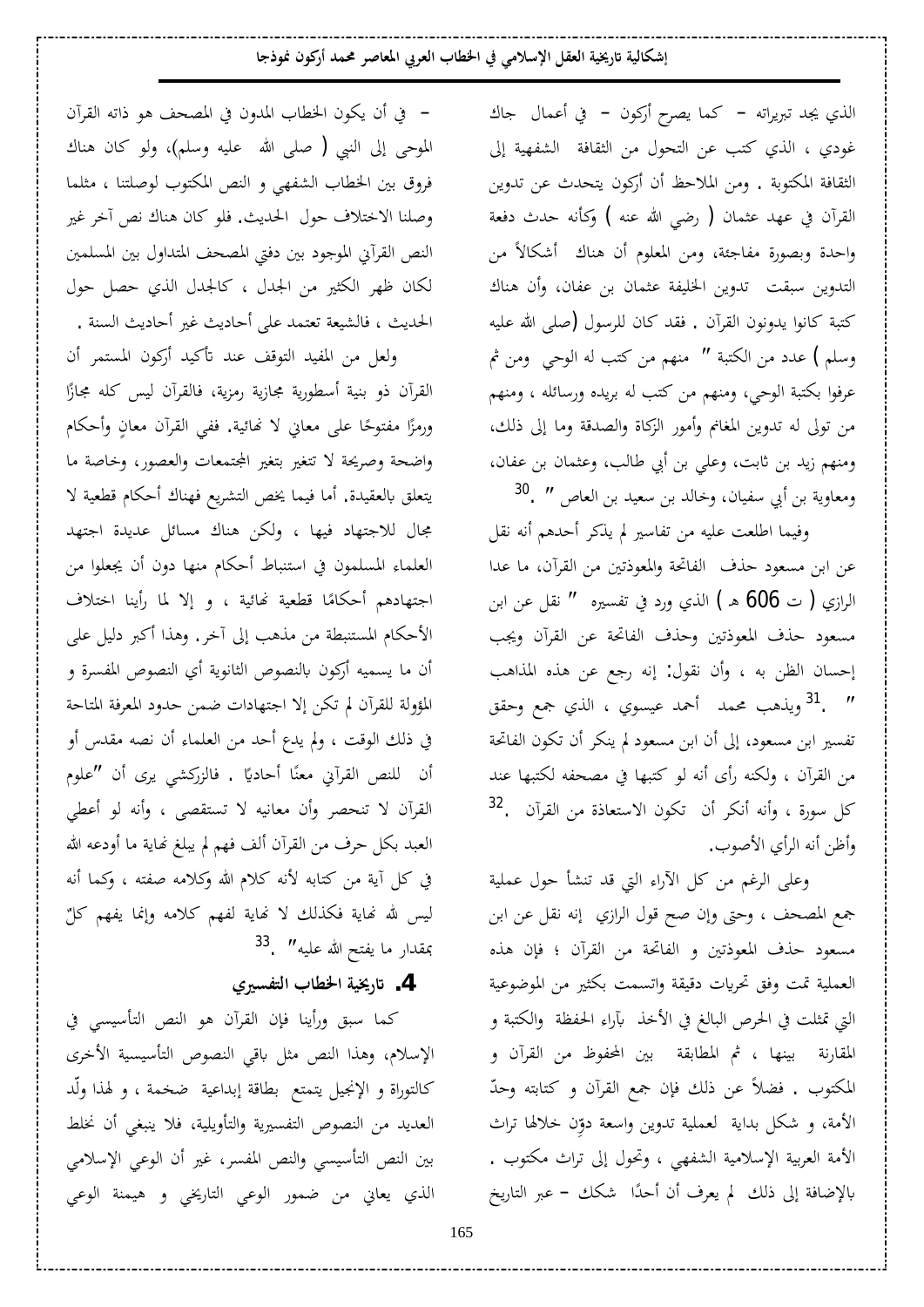الأسطوري اللاتاريخي - في نظر أركون - لا يقدر المسافة المقطوعة بين النص المؤسس (القرآن ) والنص التفسيري ولا يعترف بها، بل ينظر إلى التفسير على أنه جزء من كلام الله ، أي أنه مفهوم و مقدس. والسبب في ذلك " أن الفكرة المهيمنة على كلية الوعى الإسلامي هي : أولاً : أنه توجد إمكانية لتفسير القرآن بشكل كامل وصحيح ، بشكل مطابق تمامًا Å لمعانيه المقصودة ، وثانيًا : أنه يمكن تطبيق المبادئ المستخرجة .<br>. عن طريق التأويل في كل زمان ومكان ".<sup>[34](#page-13-31)</sup>

ويعمل أركون على إبراز حجم المسافة المعنوية الفاصلة بين لحظة القرآن ولحظة التفاسير، وذلك بأن يتموضع في لحظة التفاسير لكي يكشف عن تاريخيتها التي طمست، أي عن الظروف الثقافية والاجتماعية والسياسية التي ولدت هذه التفاسير . و بهذا الخصوص يستعرض تفسير الطبري لبعض الأيات القرآنية وهي آيات تتعلق بالميراث ، ويسعى إلى إثبات أن تفسير الطبري كان واقعًا تحت سيطرة نظام الإرث الجاهلي Å المسيطر. وهي نفس الآيات التي سبق وأن درسها المستشرق بورز، ويبدأ بالآية الثانية عشرة من سورة النساء وهي : " وَإِن ا<br>مو È كَانَ رَجُلٌ يُورَثُ كَلاَلَةً أَوِ امْرَأَةٌ وَلَهُ أَخٌ أَوْ أُحْتٌ فَلِكُلِّ وَاحِدٍ<br>~ È Ê È Ì È È Ì Å È و<br>يہ تِنْهُمَا السُّلُسُ فَإِن كَانُوَاْ أَكْثَرَ مِن ذَلِكَ فَهُمْ شُرَكَاء فِي الثُّلُثِ Ê È È È Ê È ¦ È مِن بَعْدِ وَصِيَّةٍ يُوصَى بِمَآ أَوْ دَيْنٍ غَيْرَ مُضَآرٍّ وَصِيَّةً مِّنَ اللهِ وَاللهُ È Ê È Ê È È Ì Ì ه<br>يا È Ì È و<br>پہ Ç È È عَلِيمٌ حَلِيمٌ " ، والآية 176 من سورة النساء وهي : " Ê È Ê È Èdz ÈȐǰÈ Ìdz¦ ĿÊ ǶǰȈ É ƬǨÌ É ºȇ ÉË ɍ¦ DzÊ É ǫ ǮÈ È ǻȂÉ ƬǨÌ È ºƬ LjÈ É ǾÈdz džÌ ȈÈdz ǮÈ ÈǴ ǿ Æ £ É ǂ Ƿ¦ ÊÀÊ ƨ Ì .<br>ب Ì ِ<br>ی È È Ì ا<br>م Ê وَلَدٌ وَلَهُ أُحْتٌ فَلَهَا نِصْفُ مَا تَرَكَ وَهُوَ يَرِثُهَآ إِن لَمٌّ يَكُن لَّمَا وَلَدٌ È È ِ<br>یہ È È È È Ê  $\triangleleft$ È È È È È ب<br>ا ِ<br>یا Ì ا<br>يو فَإِن كَانَتَا اثْنَتَيْنِ فَلَهُمَا الثُّلُثَانِ مِمَّا تَرَكَ وَإِن كَانُواْ إِخْوَةً رِّجَالاً È È ا<br>م Ì Ê ¤ È È Ê È È È Ƭ È È Ƭ È Ê È وَنِسَاء فَلِلذَّكَرِ مِثْلُ حَظِّ الأُنثَيَيْنِ يُبَيِّنُ اللهُ لَكُمْ أَن تَضِلُّواْ وَاللهُ<br>. ư Ê Ê È È ǻ È È È Ì  $\tilde{a}$ Ȉ È È كُلِّ شَيْءٍ عَلِيمٌ " . وما يلاحظه أركون أن الطبري يصِّر على Ê È Ç Ì Ê Ê با القراءة الصراطية التي تقرأ الفعل يورث والفعل يوصى مبنيين للمجهول( يُورث ، يُوصى) ، أي الرجل هو الوارث، بينما إن كان الفعلان مبنيين للمعلوم تصبح كلمة كلالة مفعول به مباشر مثلها مثل المرأة ( إن كان رجل يورِث كلالةً أو امرأةً ). Å وحتى يشكك في هذه القراءة الموجودة في المصحف يقول لو قمنا بعرض الآية الأولى ولكنها غير مشكلة على مجموعتين من

الناس، المجموعة الأولى تحفظ القرآن عن ظهر قلب والمجموعة الثانية لا تحفظ القرآن، ولكنها تملك بالفطرة الكفاءة اللغوية العربية، فسيتبين لنا أن المجموعة الأولى تقرأ الفعلين يورث ويوصي مبنيان للمجهول وهي قراءة صعبة وملتوية وعسرة على الذوق العربي ، بينما المجموعة الثانية تقرأهما مبنيان للمعلوم ، وهي القراءة التي استبعدها التفسير الصراطي.<sup>[35](#page-13-32)</sup>

ويبرز هنا سؤال هو: لماذا تغلبت قراءة الفعلين السابقين مبنيين للمجهول على قراءتهما مبنيان للمعلوم، وهي قراءة مناسبة للفطرة العربية و الذوق العربي السليم كما يرى أركون ؟ يؤجل أركون الإجابة على هذا السؤال لحين استكمال

قراءته ، وينتقل إلى دراسة التفسيرات التي يوردها الطبري عن معنى " كلالة " ، فيستنج أن التفسيرات التي قدمها الطبري إما تبقى المعنى غامضًا أو تربطه بمجال الأسرار والغيوب، وأنه استبعد ثلاثة عشر تفسيرًا لكلمة "كلالة " لأنها تتعارض مع Å ذلك التفسير الذي يسعى بكل قواه لفرضه . فالطبري يحرص كل الحرص على تثبيت التفسير على خط واحد، وذلك بواسطة إلحاحه على ضرورة تبني الحلول والمعاني التي يتبناها أهل الإسلام. وبالتالي فنحن هنا نعيش مع لحظة الطبري تلك المرحلة الحاسمة من تاريخ الإسلام ، أقصد مرحلة تثبيت الصراطية وترسيخ دعائهما لأول مرة . <sup>[36](#page-13-33)</sup>

والنتيجة التي ينتهي إليها أركون أن فرض القراءة الصراطية للفعلين يورث و يوصي مبنيين للمجهول له علاقة بقضية الميراث وانتقاله إلى النساء ، فالقراءة المستبعدة تسمح بأن ينتقل الميراث للنساء خصوصًا إذا ما أعطيت كلمة كلالة معنى الكنة Å أو الخطيبة.<sup>[37](#page-13-34)</sup> وهذا يعني أن تفسير الطبري يتوافق من نظام الإرث السائد عند العرب والذي يركز على النسل الذكري ، ومعلوم أن القرآن جاء ليعيد أو يعدِّل هذا النظام . لكن المفسرين و الفقهاء كما يرى أركون **"** سمحوا لأنفسهم بالتلاعب بالآيات القرآنية من أجل تشكيل( علم توريث ) يتناسب مع الإكراهات والقيود الاجتماعية والاقتصادية الخاصة بالفئات الاجتماعية التي اشتغلوا داخلها″ .<sup>[38](#page-13-35)</sup> وبناءً على هذا Å التحليل يصل أركون إلى نزع القداسة عن التفسير، بكشف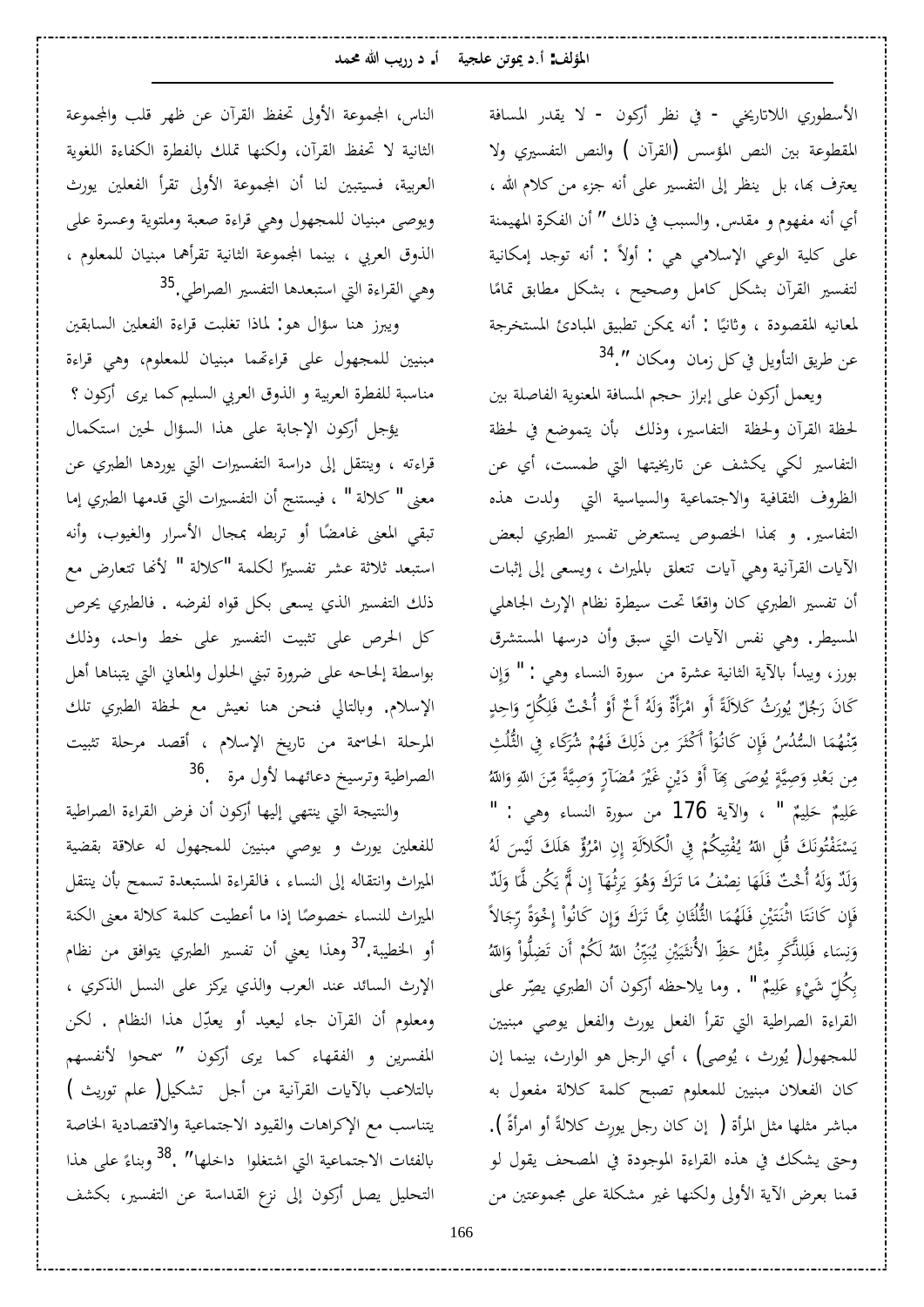تلاعباته و تأكيد تاريخيته و بإبراز أن الهدف من تفسير القرآن هو ضمان الامتيازات الخاصة بالفئات الاجتماعية التي عاش المفسرون بينها .

وينتقل أركون ضمن تناوله للتفاسير المتعلقة بآيات الميراث إلى دراسة خطاب النسخ، وذلك لعلاقته بالتفسير و يتناول الآيات : 180و 181و 182 و 240 من سورة البقرة ، و Ê ا<br>م Ì هي بالترتيب : " كُتِبَ عَلَيْكُمْ إِذَا حَضَرَ أَحَدَكُمُ الْمَوْتُ إِن Ì È È È È È تَرَكَ خَيْرًا الْوَصِيَّةُ لِلْوَالِدَيْنِ وَالأَقْرَبِينَ بِالْمَعْرُوفِ حَقًّا عَلَى<br>. È È Ì È È È Ì ه<br>يو È Ê È Ê dz È Å Ì È É ǾÈ ǻȂÉdz ÊƾËÈ É ºȇ ǺȇÊǀċdz¦ȄÈǴ ǟ É ǾÉÌť ¤ƢÈŶċÊ Ɯ ǧ É Ǿ Ǡ ÊũƢ È È ǷÈ ƾÌ Ǡ ºƥ É ǾÈdzċƾ ƥǺ ǸÈ ǧ " "śÈ ǬċƬ É ǸÌdz¦  $\tilde{\cdot}$ È È  $\vdots$ ن<br>أ È È È È Ê إِنَّ اللّهَ سَمِيعٌ عَلِيمٌ " ، " فَمَنْ خَافَ مِن مُّوصٍ جَنَفًا أَوْ إِثْمًا Ê È Ê ا<br>چ Ì Å È Ê È È فَأَصْلَحَ بَيْنَهُمْ فَلاَ إِثْمَ عَلَيْهِ إِنَّ اللّهَ غَفُورٌ رَّحِيمٌ " ، " وَالَّذِينَ È Ê ا<br>م Ê Ì È Ê ا<br>م Ì Ì È  $\zeta$ Ì È ¾Ê Ȃ ū¦ Ì ńÈ ¤Ƣ ǟƢ ƬǷǶ ċ ȀÊ ÊƳ¦ ÂÌ ±ÈÊȋË Å ƨċ ȈǏÊ ÂƢ Ƴ¦ ÂÌ ±È¢ ÀÂÈ É °ǀÈ Â ǶǰǼ É Ƿ ÀÈ Ȃċºǧ ȂÈ ºƬ É ºȇ Ì .<br>أ Ê Å È È È Å È È ȇ È Ì Ê Ì È È غَيْرَ إِخْرَاجٍ فَإِنْ خَرَجْنَ فَلاَ جُنَاحَ عَلَيْكُمْ فِي مَا فَعَلْنَ فِيَ Ì ا<br>م È Ì  $\zeta$ È È È Ì Ì È  $\zeta$ Ǽ È È È Ê ن<br>أ أَنفُسِهِنَّ مِن مَّعْرُوفٍ وَاللّهُ عَزِيزٌ ۚ حَكِيمٌ ". وتكمن أهمية هذه È È Ì Ê الآيات في رأي أركون " في أنها تعترف بشكل صريح بحق كل مؤمن ليس فقط في حرية التوريث لمن يشاء، وإنما بواجب التوريث عن طريق ترك وصية بأملاكه للأبوين و للأقارب وللزوجات، أي لكل من لهم الحق في ورثته و الذين يستطيع توريثهم بإرادته الصريحة أو حرمانهم من التوريث″. <sup>[39](#page-13-36)</sup>

لكن هذه الآيات التي تقر صراحة بحرية التوريث و الوصية نسخت من قبل الآيتين 11 و 12 من سورة النساء وهما : " بُوصِيكُمُ اللّهُ فِي أَوْلاَدِكُمْ لِلذَّكَرِ مِثْلُ حَظِّ الأُنثَيَيْنِ فَإِن كُنَّ نِسَاء<br>. È Ê ن<br>أ Ȉ È È ư Ê Ê dz Ì Ê و<br>پہ فَوْقَ اثْنَتَيْنِ فَلَهُنَّ ثُلُثًا مَا تَرَكَ وَإِن كَانَتْ وَاحِدَةً فَلَهَا النِّصْفُ Ê È È È È Ê ¤ È È È È È نې<br>ن È Ì وَلأَبَوَيْهِ لِكُلِّ وَاحِدٍ ۚ مِّنْهُمَا السُّلُسُ مِمَّا تَرَكَ إِن كَانَ لَهُ وَلَدٌ فَإِن<br>ء Ê È Ê È È Ê dz Ê .<br>. ه<br>يا È È È ن<br>أ È È Ê لَّمَّ يَكُن لَّهُ وَلَدٌّ وَوَرِثَهُ أَبَوَاهُ فَلأُمِّهِ الثُّلُثُ فَإِن كَانَ لَهُ إِخْوَةٌ فَلأُمِّهِ e<br>K È ا<br>چ Ê È Ê È È È È È È ȇ Ì السُّلُسُ مِن بَعْدِ وَصِيَّةٍ يُوصِي بِحَا أَوْ دَيْنٍ آبَآؤُكُمْ وَأَبناؤُكُمْ لاَ<br>. Ì È Ì با<br>ا Ì ه<br>يا È Ì È و<br>پا  $\ddot{\phantom{0}}$ È È Å ƢǠǨÌÈ ºǻ ǶǰÉ Èdz §É È ǂÌ ºǫÈ¢ Ƕ É Ȁ Č ºȇÈ¢ ÀÂÈ É °ƾÌÈ Ƣ ƫ ǸȈ Ǵ ǟ ÀƢ È ǯÈ ÈË ɍ¦ Àċ Ë ɍ¦ Ǻ Ë Ƿ Å ƨǔȇ ǂÊ ǧ Ì Ì Å Ê È Ê ا<br>م Ê È Ê È .<br>كر حَكِيمًا [ سورة النساء الآية 11، " وَلَكُمْ نِصْفُ مَا تَرَكَ Å È È Ê ǻ Ì È أَزْوَاجُكُمْ إِن لَمُّ يَكُن لَهُنَّ وَلَدٌ فَإِن كَانَ لَهُنَّ وَلَدٌ فَلَكُمُ الرُّبُعُ مِمَّا Ê وگيا È È Ê ن<br>أ È È ȇ Ì ∫<br>¤ Ì È È تَرَكْنَ مِن بَعْدِ وَصِيَّةٍ يُوصِينَ بِمَا أَوْ دَيْنٍ وَلَهُنَّ الرُّبُعُ مِمَّا تَرَكْتُمْ إِن<br>. و<br>يا Ç È È È È ا<br>چ Ì ر<br>. Ê وي È Ì ه<br>يا È Ì لَّ يَكُن لَّكُمْ وَلَدٌ فَإِن كَانَ لَكُمْ وَلَدٌ فَلَهُنَّ الثُّمُنُ مِمَّا تَرَكْتُم مِّن ر<br>ا Ê È È Ì Ê ن<br>أ È Ì È ȇ Ì Å بَعْدِ وَصِيَّةٍ تُوصُونَ بِمَا أَوْ دَيْنٍ وَإِن كَانَ رَجُلٌ يُورَثُ كَلاَلَةً أَو È و<br>يا Ê ا<br>معر È Ì ہ<br>یہ È Ì È پر<br>ن Ç È È

امْرَأَةٌ وَلَهُ أَخٌ أَوْ أُخْتٌ فَلِكُلِّ وَاحِدٍ مِّنْهُمَا السُّلُسُ فَإِن كَانُوَاٰ<br>ِ È È Ì Ì ¦ È Ê .<br>أ È È Ê ن<br>أ Ì أَكْثَرَ مِن ذَلِكَ فَهُمْ شُرَكَاء فِي الثُّلُثِ مِن بَعْدِ وَصِيَّةٍ يُوصَى بِمَآ È و<br>ي Ç È È ر<br>ا Ê È أَوْ دَيْنٍ غَيْرَ مُضَآرٍّ وَصِيَّةً مِّنَ اللهِ وَاللهُ عَلِيمٌ ۚ حَلِيمٌ " [ سورة Ê È Ê È È Ê È س<br>م È È Ì ا<br>نا ه<br>يو È Ì النساءِ الآية 12 ] .

ونتيجةً لهذا يرى أركون أن النسخ يهدف إلى التلاعب بالآيات القرآنية وذلك من أجل حصر حرية التوريث، بل إلغائها، وذلك خدمة لمصالح فئات معينة، وأن هذا التلاعب هو الذي حمل الفقهاء على انتقاء معنى واحد لكلمة نسخ وهو استبدال نص بنص آخر ، وعلى الرغم من أن النسخ في القرآن يحمل معنى الإلغاء و الإبطال ، و ذلك في الآية 106 Ì من سورة البقرة " مَا نَنسَخْ مِنْ آيَةٍ أَوْ نُنسِهَا نَأْتِ بِخَيْرٍ مِّنْهَا أَوْ È Ì بر<br>ز Ì يا<br>أ Ì Ê È ن<br>ا È مِثْلِهَا أَلَمْ تَعْلَمْ أَنَّ اللّهَ عَلَىَ كُلِّ شَيْءٍ قَدِيرٌ". كما أنه قد يحمل Ç Ì Ê È È Ì Ì Ì È Ê Ì ە<br>ئى Ê معنى الكتابة ، و مثال على ذلك الآية 29 من سورة الجاثية " هَذَا كِتَابُنَا يَنطِقُ عَلَيْكُم بِالْحَقِّ إِنَّا كُنَّا نَسْتَنسِحُ مَا كُنتُمْ تَعْمَلُونَ </sub><br>م Ì Ì È È Ƭ Ì Ê |<br>€ Ê È Ì È ي:<br>. È  $\ddot{\ddot{\cdot}}$ È Ƭ È " . يقول أركون مفسرًا سبب اختيار الفقهاء والأصوليين لهذا ر<br>ا المعنى بالذات : " أن استبدال نص بنص أو نص لاحق بنص سابق، فهو ناتج عن مناقشات الأصوليين الذين وجدوا أنفسهم في مواجهة نصوص متناقضة، وبالتالي فقد اضطروا لاختيار النص الذي يتناسب أكثر مع التوفيق و تحقيق الانسجام بين الأحكام الشرعية التي كانت قد حظيت بتثبيت الفقهاء الأوائل [40](#page-13-37) ."

إذن عمل أركون تركز على كشف ما يظن أنها تلاعبات قام بما المفسرون والفقهاء سواء أكانت تلاعبات نحوية ( يُورث – يوصي / يورث ، يوصي ) أم معنوية ( معنى كلالة ) أم عن مبدأ الناسخ والمنسوخ ؛ وهذا كله من أجل تأكيد تاريخية العمل الذي قام به المفسرون والفقهاء، ومن أجل التفريق بين لحظة القرآن و لحظة التفاسير ، فإن كانت الأولى تمثل الوحي الإلهي فإن الثانية بشرية ؛ لأنها من صنع المفسرين ، وهي لحظة تاريخية فلا مبرر لتقديسها أو الخلط بينها و بين القرآن .

وبعد أن أثبت أركون تاريخية الخطاب التفسيري حاول في كتابه ( القرآن من التفسير الموروث إلى تحليل الخطاب الديني ) الوقوف على بنية هذا الخطاب و طريقة اشتغاله و انتهى إلى أن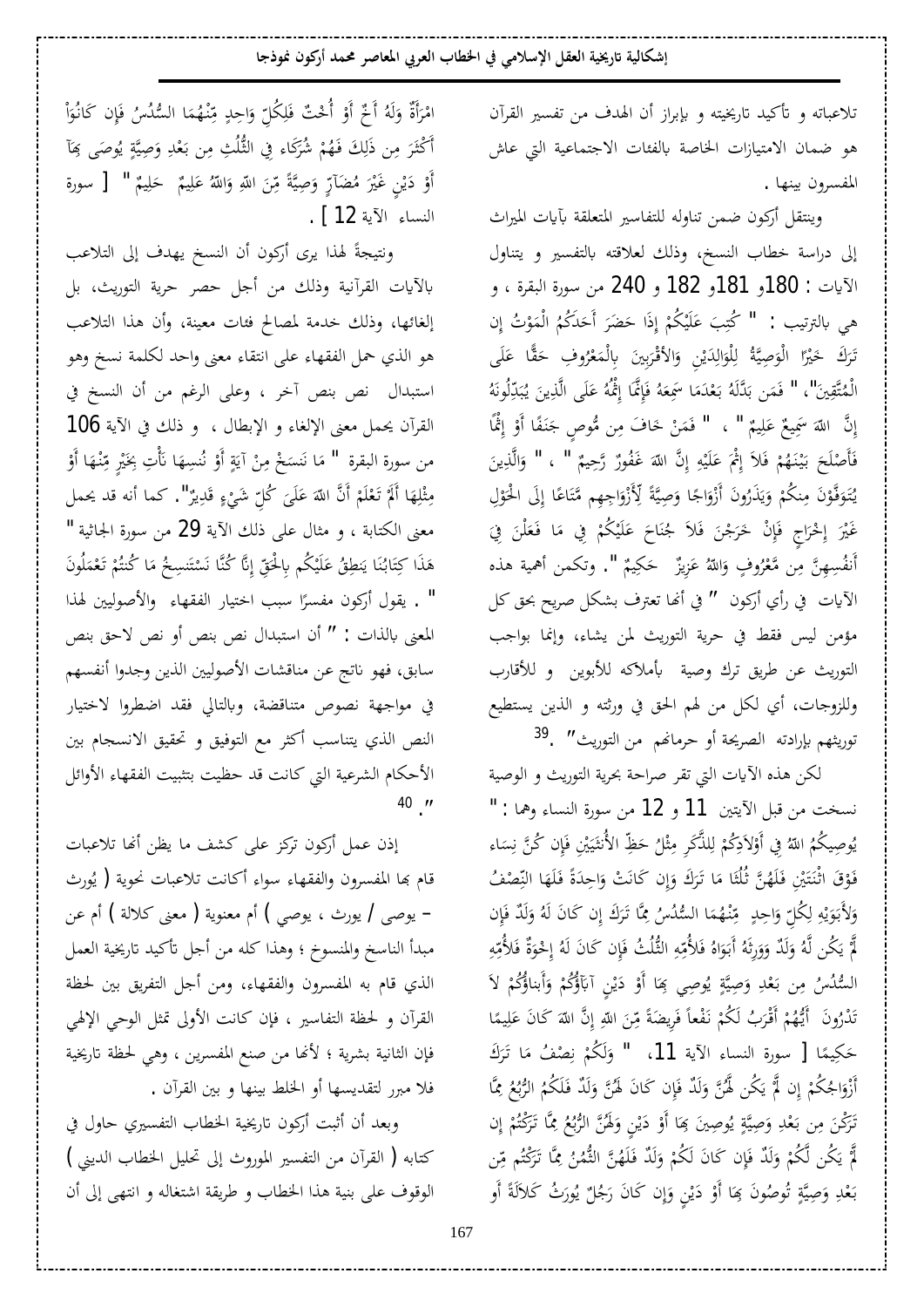هذا الخطاب يخضع لمجموعة من المسلمات اللاهوتية ، وأن هذه المسلمات أدت إلى أسطرة و تضخيم العبارات القرآنية ورفعتها إلى مرتبة المقدس و بالتالي أفقدتها تاريخيتها . هذه المسلمات هي :

(1) أن كلية النص القرآني المجموع بين دفتي المصحف هي كلام الله الموجه إلى النبي شخصيًا أو إلى المخلوقات Å المتعددة عن طريق النبي – الناقل.

ل) أن القرآن ليس و ثيقة كبقية الوثائق التي يدرسها المؤرخ ، و إنما هو كلام للحياة ، أي يعاش عليه يوميًا . Å فالعبارات القرآنية هي التي تحدد التصرفات الشعائرية والأخلاقية والقانونية للمؤمنين ، كما أنها هي التي تحصر نطاق فعاليتهم الفكرية والخيالية وهي التي تولد وتغذي أشكال حساسيتهم .

لُّ) كل العبارات أو الأيات المجموعة في المصحف صحيحة كليًا، ولا يختلط بما أي كلام غير إلهي. Å

(4) أن الأيات المجموعة في المصحف تشكل فضاءً لغويًا يا<br>-Å لا يختزل إلى أي فضاء آخر. وهذا يشير إلى نظرية الإعجاز ، أي عدم قدرة البشر على الإتيان بمثل القرآن .<sup>[41](#page-13-38)</sup>

أما عن آلية اشتغال الخطاب التفسيري فه<sub>ى</sub> القصة أو الحكاية، ويفسر أركون سبب اعتماد المفسرين الأوائل على هذا الأسلوب، أنه كان يتناسب مع الأطر الاجتماعية للمعرفة التي كانت سائدة آنذاك. ويذهب إلى أن المفسرين من أمثال الطبري و فخر الدين الرازي لا ينفكون عن الاستشهاد بالحكايات الأسطورية للبرهنة على صحة ما ورد في القرآن، بل يعدونها معطيات تاريخية، ومنها استشهادهم بالباطل الملحمي البابلي غلغاميش، بل أن الرازي يذهب إلى أبعد من ذلك عندما يحاول إثبات صحة الآيات القرآنية عن طريق التعاليم التي تقدمها العلوم الفلسفية و التجريية في عصره . ونتيجة لهذا يحكم أركون على الخطاب التفسيري قائلاً : " لن نقترف مغالطة تاريخية إذا ما وصفنا التفسير الإسلامي التقليدي بأنه تاريخوي علموي ، بل و حتى مادي" .<sup>[42](#page-13-39)</sup>

ونتيجة لهذا الأسلوب القصصى تحول الخطاب القرآبي على يد المفسرين ، وهو الخطاب المجازي، الرمزي، المنفتح على

المعاني و الدلالات إلى خطاب عادي ، ويقول أركون : " إن التفسير القديم يحول التلميحي، الإيحائي، المجازي، الرمزي، إلى شيء عادي جداً . كيف ؟ عن طريق تفسيره بشكل واقعي صرف أو تحويله إلى خطاب عادي حيث تتراكم أسماء الأعلام والأشخاص والأماكن، وحيث تكثر روايات الأحداث المهووسة بالتفاصيل الصغيرة. أما الأمثال والحكم والمجازات الواردة في القرآن ، فقد تم تسطيحها وتحويلها إلى لغة و عظة تقوية أو تهذيبيه <[s](#page-13-40)up>143</sup>″ . ويستدل أركون على ذلك بتفسير الطبري لسورة الكهف الذي يمعن فيه في تحديد هوية أهل الكهف ، والكهف ، وسكان القرية ، والكلب .

بعد أن رفض أركون خطاب التفسير ؛ لأنه خطاب لا تاريخي وعلموي ومادي ، يقترح قراءة جديدة للقرآن ، قراءة لسانية نقدية تهدف إلى " تبيان القيم اللغوية المحضة للنص " ،<sup>[44](#page-13-41)</sup> وهذا ما حاول تطبيقه في قراءته لسورة الفاتحة ، و التوبة .

والملاحظ في قراءة أركون للخطاب التفسيري أنه يحصر مجال دراسته فيما سبق أن سماه بالخطاب الصراطي أو المستقيم ، فهو يهتم بتفسير الطبري و الرازي ويهمل التفاسير الأخرى کتفسیر ابن کثیر وتفسیر الزمخشري و تفاسیر الشیعة ، کتفسیر أبي الحسن القمي و تفسير جعفر الصادق ، والغريب في الأمر أن أركون نفسه عاب على الباحثين في الفكر الإسلام<sub>ى</sub> إهمالهم للجوانب المهمشة والمنسية والمنبوذة في هذا الفكر.

إن أركون بنى نقده للخطاب التفسيري أساسًا على مسألة Å المواريث و شكلت كلمة " كلالة " النقطة المحورية في تفكيكه و تقويضه لمفهوم الإرث في الدين الإسلامي ، حتى إذا ما تم له التشكيك في أصل كلمة " كلالة " وما أصابها من تحوير و تبديل أمكنه إحالة غيرها من المفاهيم التي وردت في القرآن الكريم إلى التشكيك .

وواقع الأمر إن أركون يستند إلى بعض تفاسير الطبري – فیما یخص معنی کلالة – بشکل مبتور، حیث یترك جمیع الروايات التي ذكرها الطبري عن معنى كلالة ، وهي أكثر من عشرين رواية تؤكد أن الكلالة هي " ما عدا الولد و الوالد " . <sup>[45](#page-13-42)</sup> وهو نفسه التفسير الذي أورده الرازي،<sup>[46](#page-13-43)</sup> والزمخشري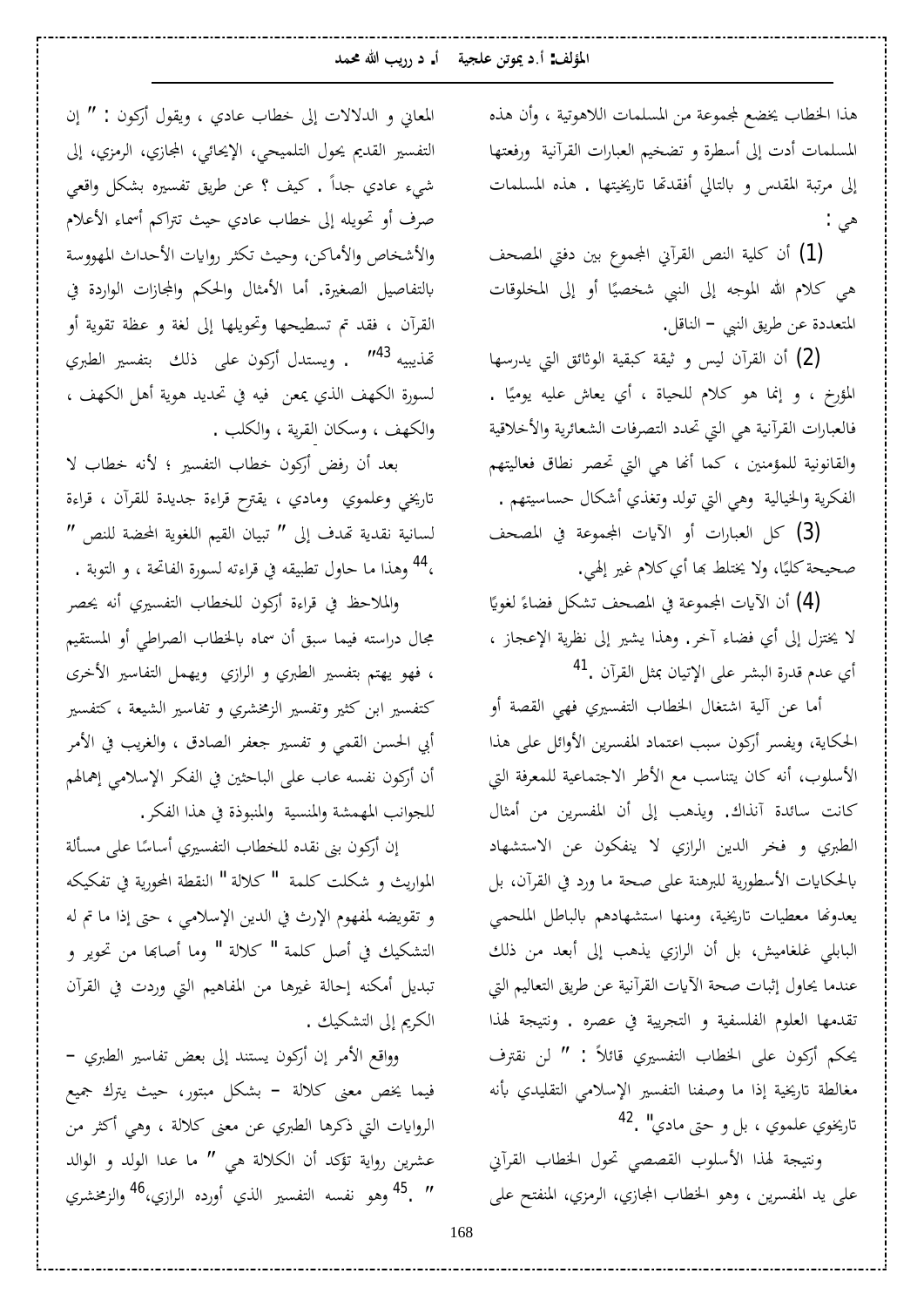،<sup>[47](#page-13-44)</sup> ويتمسك بروايات يقول عنها إنحا تلبس معنى كلالة وتربطه بعالم الأسرار،لأن الطبري في رأيه – وهو الرأي نفسه الذي قال به المشرق بورز و الذي يتبناه أركون دون تمحيص – سعى إلى تدعيم نظام الإرث الجاهلي الذي يركز على العنصر الذكوري في حين الإسلام يؤكد على حق المرأة في الميراث . وحقيقة الأمر أن لا الطبري ولا غيره من المفسرين خرجوا عن هذا الرأي ، فالآيات التي تدل على توريث المرأة ساطعة لا لبس فيها.

ويشير أركون في كتابه ( الفكر الإسلامي قراءة علمية ) أن الكلالة معناها الكنة أو الخطيبة ،<sup>[48](#page-13-45)</sup> وهو التعريف نفسه الذي يورده مترجمه هاشم صالح <sup>[49](#page-13-46)</sup> و لا يشيران إلى أي معجم أو تفسير أخذا منه هذا التعريف . وفيما اطلعت عليه من معاجم وتفاسير فإننى لم أجد هذا التعريف في أي منها. و أذكر منها :

- معجم لسان العرب: " كلّ، يكلّ، كلاّ وكلالاً وكلالة :<br>. أعيا و كللت من المشي أكلُّ كلالاً وكلالة، أي أعييت و كذلك البعير إذا أعيا و أكلّ الرجل بعيره أي أعياه" .<sup>[50](#page-13-47)</sup>

- معجم متن اللغة: الكلالة للميت:أن لا يرثه والد وولد: ما خلا الوالد والولد من القرابة: من لم يكن من النسب كحًا و من تكلل بنسبك كابن العم وشبهه، والعرب تقول : لم يرثه كلالة [51](#page-13-48) م يرثه عن عرض بل عن قرب واستحقاق $^{\textstyle 51}$ .

- تفسير ابن كثير : وقوله "وإن كان رجل يورث كلالة ": الكلالة: من الإكليل، وهو الذي يحيط بالرأس من جوانبه و . المراد هنا من يرثه من حواشيه لا من أصوله ولا فروعه – تفسير النسفي : الكلالة من لم يخلف ولدًا و لا والد .<sup>[53](#page-14-0)</sup>

والأهم من كل ما سبق أن الآية 176 من سورة النساء التي أوردها أركون تشرح معنى كلالة دون لبس أو إخفاء ، وجاءت على الأرجح لتزيل الغموض الذي جاء في الآية 12 ، ومن هنا يتضح أن سبب تشبث أركون بالروايات الملبسة التي أوردها الطبري إنما يهدف إلى التشكيك وليس إلى التفكيك كما يدعى.

5. تاريخية الخطاب التأريخي

يقصد أركون بالخطاب التاريخي، الخطاب الذي تناول السير ، خاصة سيرة الرسول (صلى الله عليه وسلم) والصحابة وكبار الشخصيات، وما يميز هذا الخطاب في نظره هو الخلط بين الأسطورة والتاريخ، وهذا ما يظهر على صعيد المؤرخين من أمثال الطبري والمسعودي وابن إسحاق وابن هشام. وفيما يتعلق بالطبري فإن أركون يعد تفسيره للقرآن " وثيقة من الدرجة الأولى بالنسبة لعلم التاريخ " ،<sup>[54](#page-14-1)</sup> حيث كان " ينقل كل الحكايات المؤطرة والمستلهمة من قبل الرؤية التقوية لسيرة النبي ؛ لكي يموضع تاريخيًا كل آية من آيات القرآن ″ ؛<sup>[55](#page-14-2)</sup> ولأن Å هذه الحكايات مؤطرة بآيات قرآنية، فإنها تتموضع فوق كل الحكايات الدينية وتصبح متعالية . بالإضافة إلى ذلك – وكما سبق وأن رأينا في تفسير سورة الكهف – فإن الطبري يسرد الحكايات الأسطورية وكأنها معطيات تاريخية .

كما يهتم أركون بسيرة ابن إسحاق ومن تحليله لخصائصها اللغوية والشكلية يستنتج أنها تقوم على سرد الحكايات والنوادر،وأن هذه الطريقة تنجح في تحريك المخيال الجماعي وتنشيطه أكثر مما تنجح في كتابة سيرة الرسول الذي ألح القرآن على بعده الإنساني، ويرى "أن الحكايات والنوادر اللازمنية(أي المروية وكأنها لا تنتمي أي زمن محدد) والأوضاع النموذجية المثالية القابلة للاستعادة والتوليد باستمرار في حياة المؤمنين وسلوكهم.بالإضافة إلى الأحكام والأمثال،كل ذلك يتغلب في السيرة على المعرفة التاريخية الموضوعية.والسبب في ذلك هو أن الشيء المهم في نظر العلماء كان يتمثل في ترسيخ المشروعية المتعالية والمقدسة وضمانها،هذه المشروعية التي سيتحدث باسمها العقل الصراطي المستقيم .<sup>[56](#page-14-3)</sup>

يذهب أركون إلى أن هذا النوع من كتابة السير ، مثل سيرة النبي ( صلى الله عليه و سلم ) مع ابن إسحاق، أو سير الصحابة مع ابن حجر العسقلاني الذي يخلط بين الحكايات الأسطورية والمعرفة التاريخية، والذي يصور لنا شخصيات مثالية تجيش المخيال الإسلامي ، ويحجب في الوقت ذاته حقيقتها التاريخية. هذا النوع من الكتابة حاول مسكويه وابن خلدون تحاوزه من أجل كتابة واقعية للتاريخ الإسلامي، لكنهما لم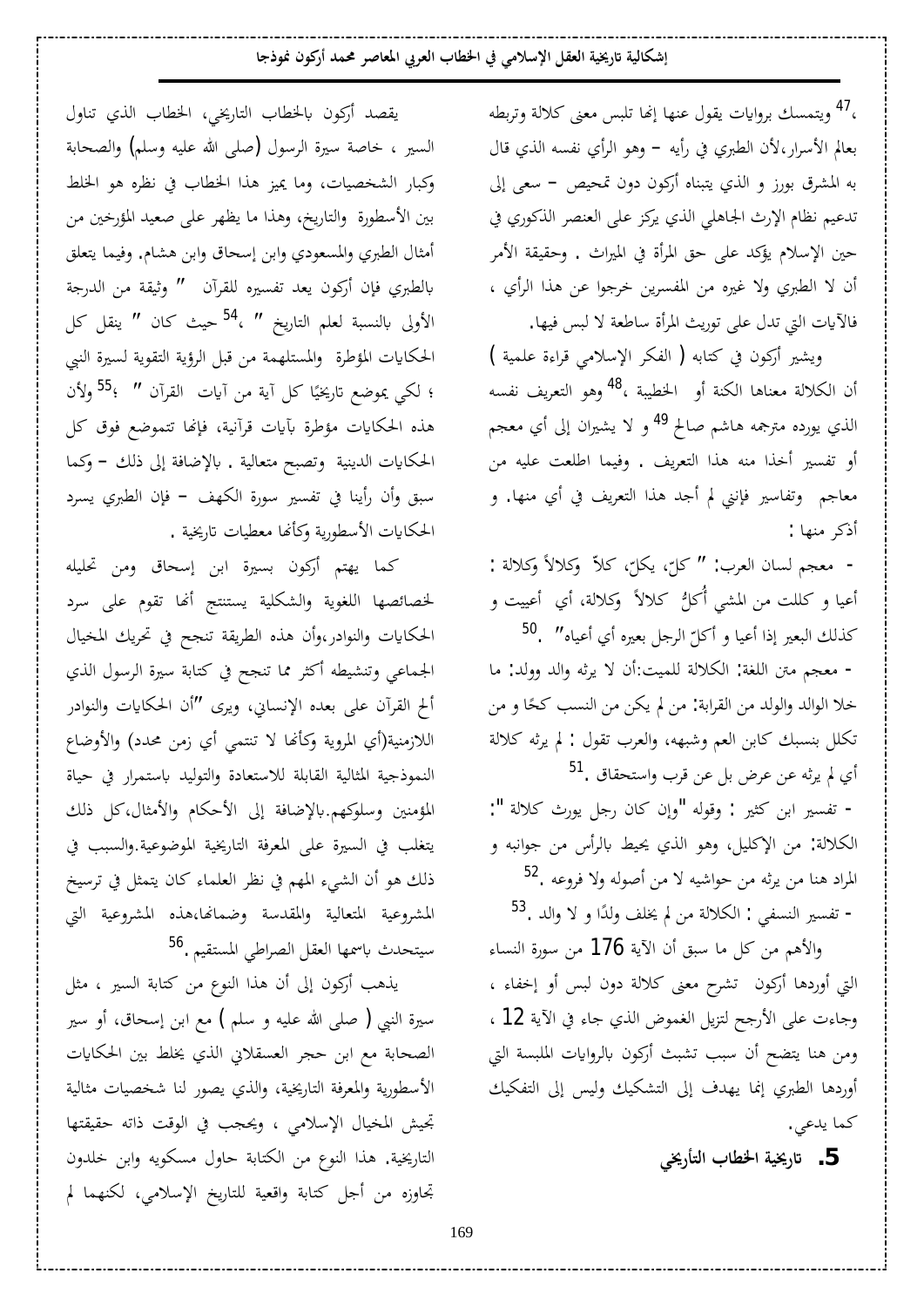<span id="page-12-4"></span><span id="page-12-3"></span>یستطیعا کسر بنیته الداخلیة ، فلا یزال الفکر الإسلامی إلی اليوم يعيش على أفكار ابن إسحاق وابن حجر العسقلاني . ولهذا يدعو أركون إلى ضرورة إعادة كتابة سيرة النبي (عليه الصلاة والسلام ) وسيرة الصحابة والشخصيات الكبرى على ضوء المنهجيات الحديثة ، خاصة التحليل الأنثربولوجي للثقافات المكتوبة والشفهية، مع ضرورة التمييز بين الجانب التاريخي والجانب الأسطوري في المعرفة التي يقدمها لنا التراث عنهم. و إن كان يدعو إلى تجاوز تلك القراءة التبجيلية لسيرة النبي (صلى الله عليه وسلم) وسير الصحابة التي يختلط فيها الأسطوري بالتاريخي ، فإنه يدعو كذلك إلى تجاوز الدراسات الاستشراقية الجافة التي تهتم بتجميع المعلومات والحقائق المحسوسة عن هذه الشخصيات دون الاهتمام ببعدها الروحي و دورها في تشكيل المتخيل الجماعي الذي مازال يعيش عليه المسلمون إلى يومنا. ويقول : "إن أي محاولة لكتابة السيرة الذاتية لمحمد و لكل شخصية دينية كبرى أخرى ، ينبغي أن نبتدئ مسبقًا بتوضيح الروابط الكائنة بين المعرفة الأسطورية والمعرفة التاريخية من أجل أن نتجاوز، في آنٍ معًا، الحكايات Å الأسطورية التي يقدمها التراث بصفتها حقائق تاريخية أو وقائع تاريخية ثابتة ، ثم النقد التاريخوي الجاف للمستشرقين، هذا النقد الذي يعري الوعي الديني من زبدته الحية".<sup>[57](#page-14-4)</sup>

## **6. خاتمة**

<span id="page-12-2"></span><span id="page-12-1"></span><span id="page-12-0"></span>هكذا حاول أركون إثبات تاريخية الخطابات التي تشكلت حول القرآن والحديث والتراث المتولد عنها، و ذلك من خلال الكشف عن الظروف التاريخية التي تبلورت فيها هذه الخطابات. وهذا ما فعله من خلال دراسته لتفسير الطبري ورسالة الشافعي وسيرة ابن إسحاق، وانتهى إلى أن هذه الخطابات لا تاريخية، بمعنى أنّها لا تعتمد التاريخية كآلية لإنتاج المعرفة ، بل أنّها كثيرًا ما تخلط بين الوعي التاريخي والوعي Å الأسطوري، فتقدس التاريخي الواقعي وتجعله متعاليًا. وفي حقيقة .<br>. الأمر إن أركون يعترف أن الفقهاء والأصوليين والمفسرين والمؤرخين القدماء ما كان لهم أن يميزوا بين الوعي الأسطوري والوعي التاريخي؛ لأن هذا التمييز إنما حصل في العصر الحديث

؛ واليوم مادام أصبح هناك تمييز بين الأسطورة والتاريخ ، فلا بد أن نعيد قراءة النصوص الكبرى في التاريخ الإسلامي ، وهذا ما ينادي أركون للقيام به ، وهي دعوة ينادي بما الكثيرون منهم : نصر حامد أبو زيد الذي وجه نقده للخطاب الديني المعاصر وآلية إهدار البعد التاريخي التي يقوم عليها، حيث يعتقد أصحاب هذا الخطاب بوجود تطابق بين الاجتهاد البشري النصوص الثانوية ) وبين النصوص الأصلية.

ومن الملاحظ أن دراسة أركون لتاريخية العقل الإسلامي تندرج ضمن الدراسة الانتقائية حيث اعتمد نماذج محددة دون غيرها ، فاعتمد على الشافعي و أهمل غيره من الأصوليين كالرازي و الآمدي وابن حزم و الغزالي ، كما اعتمد على تفسير الطبري وبدرجة أقل على تفسير الرازي و أهمل التفاسير الأخرى ، كما اعتمد على ابن إسحاق و أهمل ابن خلدون ، و هذا من شأنه أن يجعل من قراءته للتراث قراءة أيديولوجية لأنها تقوم على إثبات فكرة مسبقة وهي لا تاريخية الخطابات الإسلامية اعتمادًا على نماذج محددة . وفي حقيقة الأمر إن أركون لم يتجاهل شخصيات ونماذج من التراث الإسلامي بل تجاهل قطاعات واسعة منه كالعلم والتصوف .

**ǞƳ¦ǂŭ¦ƨǸƟƢǫ.7**

ا أركون، تاريخية الفكر العربي الإسلامي، ترجمة: هاشم صالح مركز الإنماء . 23´ الطبعة الثانية ، بيروت ، 1996م ، الهامش ص <sup>2</sup> أركون، الفكر الإسلامي، نقد و اجتهاد، دار الساقي، الطبعة الثالثة ، بيروت، 1998م،ص242.

 ŃƢǟǺǷÀȂǯ°¢Ƣŷ°ƢǠƬLJ¦ÀƢƸǴǘǐǷƢŷÂ" DzưǸƬdz¦ " Â " ÄDŽǷǂdz¦¾Ƣũ¢ǂdz¦ الاجتماع الفرنسي بيير بورديو الذي بلوَّر مفهوم الرأسمال الرمزي من خلال معايشة للواقع الجزائري ، أي أن هذا المفهوم لم يتولد خارج المنطقة العربية . و يرى بورديو أن هناك رأسمال رمزيًا ، وأن أي ثقافة عندما Å Å تتشكل تبدأ بوضع رأسمالها الرمزي ، وهذا ما فعله الإسلام تجاه الجاهلية ، و هذا ما فعلته الثقافة الوضعية الحديثة تجاه الثقافة اللاهوتية القروسطية . أما التمثل فيقصد به ما تقوم به ثقافة جديدة من تمثل و استيعاب و إدماج لبعض القيم و التصورات التي كانت سائدة قبلها ، وهذا ما فعله أيضًا الإسلام إذ عمد إلى تمثل بعض القيم الجاهلية، مثل العرض والشرف والكرم انظر Arkoun , pour une critique de la raison islamique, Maisonneuve la rose, paris 1984: p 95.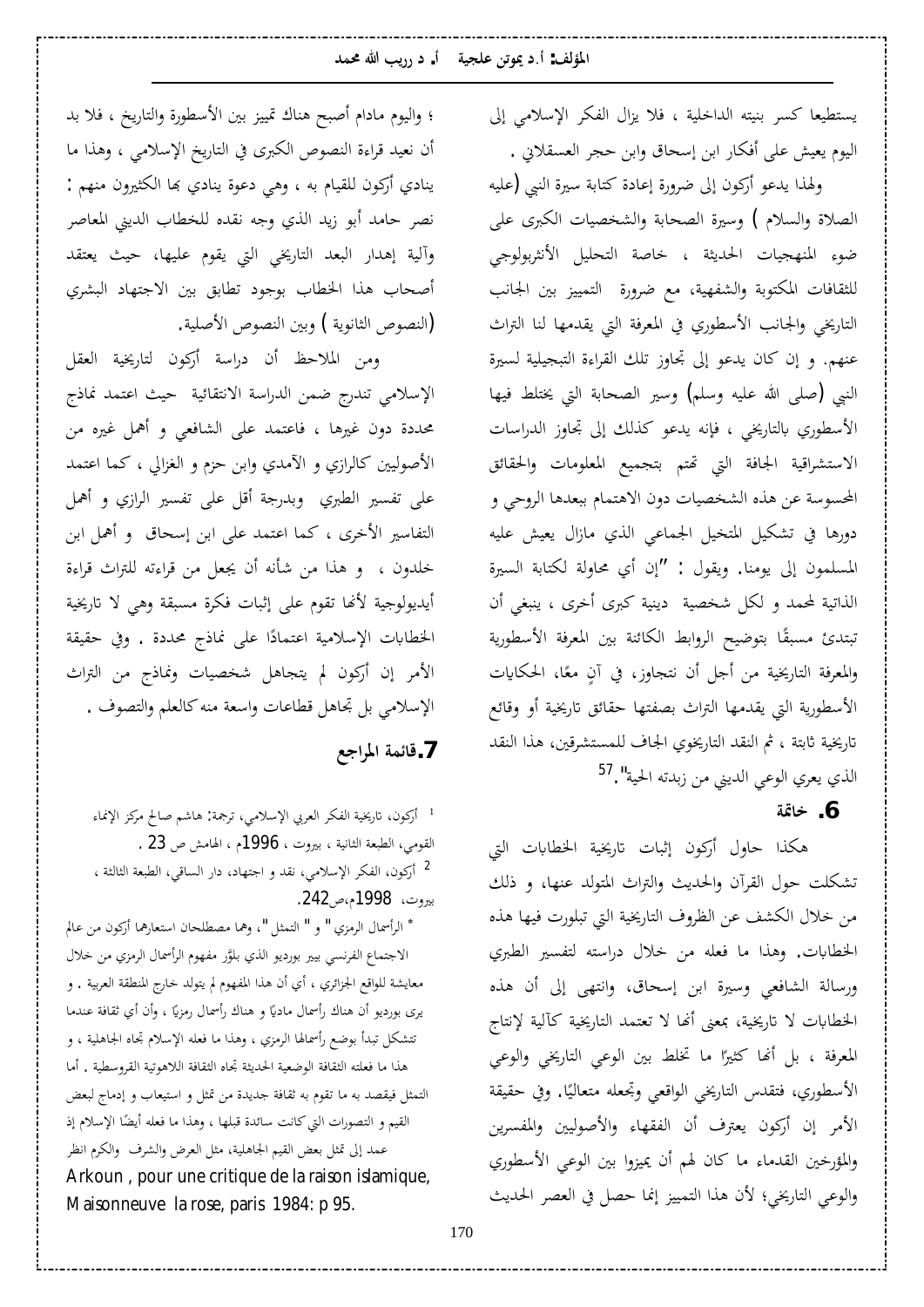إشكالية تاريخية العقل الإسلامي في الخطاب العربي المعاصر محمد أركون نموذجا

<span id="page-13-49"></span><span id="page-13-48"></span><span id="page-13-35"></span><span id="page-13-34"></span><span id="page-13-32"></span><span id="page-13-31"></span><span id="page-13-30"></span><span id="page-13-29"></span><span id="page-13-28"></span><span id="page-13-27"></span><span id="page-13-26"></span><span id="page-13-25"></span><span id="page-13-10"></span><span id="page-13-9"></span><span id="page-13-8"></span><span id="page-13-7"></span><span id="page-13-6"></span><span id="page-13-5"></span><span id="page-13-4"></span><span id="page-13-3"></span><span id="page-13-2"></span><span id="page-13-1"></span><span id="page-13-0"></span><sup>3</sup> أركون، قضايا في نقد العقل الديني، كيف نفهم الإسلام اليوم ؟ ترجمة وتعليق ، هاشم صالح ، دار الطليعة للطباعة والنشر ، الطبعة الثانية ، بيروت ، .287 $, \sim 2000$ 4 Arkoun, pour une critique de la raison islamique, p21 5 أركون، معارك من أجل الأنسنة في السياقات الإسلامية ، ترجمة و تعليق: هاشم صالح، دار الساقى ، الطبعة الأولى، بيروت ،2002م، ص 42 <sup>6</sup> أركون، نزعة الأنسنة في الفكر العربي جيل مسكويه و التوحيدي ، ترجمة، هاشم صالح ، دار الساقي ، الطبعة الأولي، بيروت ، 1997م ، ص 605. <sup>7</sup> أَرَكُونَ، قضايا في نقد العقل الديني، ص 194 ، 195 . <sup>8</sup> أركون، الفكر الإسلامي: نقد و اجتهاد، ص 154. <sup>9</sup> المرجع السابق، ص8. 10 أركون، قضايا في نقد العقل الديني، ص 301. <sup>11</sup> المرجع السابق ، ص **291**. \* انظر عبد الرحمن ، عبد الهادي، سلطة النص ، قراءات في توظيف النص الديني ، سينا للنشر، الطبعة الثانية ، القاهرة ، بدون تاريخ ، و كذلك أبو زيد (نصر حامد ) : نقد الخطاب الديني، سينا للنشر، الطبعة الرابعة، القاهرة، .¿1994 <sup>12</sup> أركون، الفكر الإسلامي: نقد و اجتهاد، ص 8**6**. <sup>13</sup> أَرَكُونَ، الفكر الأصولي و استحالة التأصيل، نحو تاريخ آخر للفكر الإسلامي، ترجمة وتعليق: هاشم صالح ، دار الساقي الطبعة الثانية ، بيروت ، 2002 م، ص 21. <sup>14</sup> المرجع السابق، الصفحة نفسها. .ƨȈǻ¡ǂǬdz¦ňƢǠǸǴdzƢȈƳȂdzȂȇƾȇȋ¦©ƢǷ¦ƾƼƬLJȏ¦ŘǠŭ¦°ʬϕƾǐǬȇ <sup>15</sup> أركون، التراث ، محتواه و هويته ، ايجابياته و سلبياته، ص **208** . <sup>16</sup> أركون: القرآن من التفسير الموروث إلى تحليل الخطاب الديني، ترجمة وتعليق: هاشم صالح ، دار الطليعة للطباعة والنشر ، الطبعة الأولى ، بيروت، .22´¿ 2001 17 أركونK الفكر الإسلامي: نقد واجتهاد، ص 85. <sup>18</sup> المرجع السابق، ص8**1.** <sup>19</sup> المرجع السابق، الصفحة نفسها. Arkoun, la pense arabe, de la raison islamique,  $20$ Maisonneuve la rose , paris 1984. P10 <sup>21</sup> أركون، قضايا في نقد العقل الديني ، ص 188. <sup>22</sup> أركون، الفكر الإسلامي: نقد و اجتهاد ص 90. <sup>23</sup> المرجع السابق ، الصفحة نفسها. <sup>24</sup> أركون، الفكر الأصولي و استحالة التأصيل، ص **47**. <sup>25</sup> المرجع السابق، ص 36. <sup>26</sup> أركون،الفكر الإسلامي: قراءة علمية ، ترجمة: هاشم صالح ، مركز الإنماء القومي، الطبعة الثانية ، بيروت ، 1996م . ص 274.

<span id="page-13-36"></span><span id="page-13-33"></span><sup>27</sup> عبد الجليل ،المنصف، المنهج الأنثربولوجي في دراسة مصادر الفكر الإسلامي الأولى ، مجلة الفكر العربي المعاصر ، مركز الإنماء القومي، العدد 68،69)، بيروت ،1989 م ، ص 32. <sup>28</sup> أركون: الفكر الإسلامي: نقد و اجتهاد ، الهامش ص **201** . <sup>29</sup> أركون، الفكر الإسلامي: قراءة علمية، ص **269.** 30 على، جواد، المفصل في تاريخ العرب قبل الإسلام، الطبعة الثانية، جامعة بغداد ،1993م ، الجزء الثامن ، ص120. <sup>31</sup> الرازي ، فخر الدين أبو عبد الله ، تفسير الرازي المشتهر بالتفسير الكبير و مفاتيح الغيب، دار الفكر، الطبعة الثالثة ، بيروت ،1985 م ، الجزء الأول ، .218´ <sup>32</sup> عيسوي ، محمد أحمد، تفسير ابن مسعود ، مؤسسة الملك فيصل الخيرية، الطبعة الأولى، الرياض ، 1985م ، القسم الثاني ، ص5.7. <sup>33</sup> الزركشي ،بدر الدين محمد ، البرهان في علوم القرآن ، رئاسة إدارات البحوث العلمية والافتاء و الدعوة والإرشاد ، الطبعة الثالثة ، السعودية ، .9 1980 الجزء الأول ، ص 5 ، 9. <sup>34</sup> أركون ، الفكر الإسلامي : نقد و اجتهاد، ص 235. <sup>35</sup> أركون ، من الاجتهاد إلى نقد العقل الإسلامي، ص 34، 35. <sup>36</sup> المرجع السابق، ص 43، 44. <sup>37</sup> أركون، الفكر الإسلامي: قراءة علمية، ص **266.** أركون، من الاجتهاد إلى نقد العقل الإسلامي ، ص 67.  $^{\rm 38}$ <sup>39</sup> المرجع السابق ، ص66. <sup>40</sup> المرجع السابق ، ص 69. <sup>41</sup> أركون، القرآن من التفسير الموروث إلى تحليل الخطاب الديني، ص 152. .155 <sup>42</sup> المرجع السابق، ص 163. <sup>43</sup> المرجع السابق، ص **161**. <sup>44</sup> المرجع السابق ، ص121. <sup>45</sup> الطبري ، أبو جعفر محمد، جامع البيان في تفسير القرآن، دار المعرفة ، بيروت، 1992م ، الجزء السادس، ص 28. <sup>46</sup> الرازي: تفسير الرازي المشتهر بالتفسير الكبير و مفاتح الغيب، ص **230**. <sup>47</sup> الزمخشري ، جار الله أبو قاسم ، الكشاف عن حقائق غوامض التنزيل وعيون الأقاويل في وجوه التأويل، رتبه وضبطه وصححه محمد عبد السلام شاهين ، دار الكتب العلمية ، الطبعة الأولى ، بيروت ، 1995 م، الجزء الأول ص **475 .** <sup>48</sup> أركون: الفكر الإسلامي: قراءة علمية، ص **266.** <sup>49</sup> أركون: من الاجتهاد إلى نقد العقل الإسلامي، ص54. <sup>50</sup> ابن منظور، جمال الدين أبو الفضل ، لسان العرب، تحقيق : عبد الله علي الكبير ومحمد أحمد حسب الله وهاشم محمد الشاذلي ، دار المعارف ، القاهرة ، (بدون تاريخ) ، الجزء الخامس ، ص 39،17 (مادة كلل) .

<span id="page-13-47"></span><span id="page-13-46"></span><span id="page-13-45"></span><span id="page-13-44"></span><span id="page-13-43"></span><span id="page-13-42"></span><span id="page-13-41"></span><span id="page-13-40"></span><span id="page-13-39"></span><span id="page-13-38"></span><span id="page-13-37"></span><span id="page-13-24"></span><span id="page-13-23"></span><span id="page-13-22"></span><span id="page-13-21"></span><span id="page-13-20"></span><span id="page-13-19"></span><span id="page-13-18"></span><span id="page-13-17"></span><span id="page-13-16"></span><span id="page-13-15"></span><span id="page-13-14"></span><span id="page-13-13"></span><span id="page-13-12"></span><span id="page-13-11"></span>171